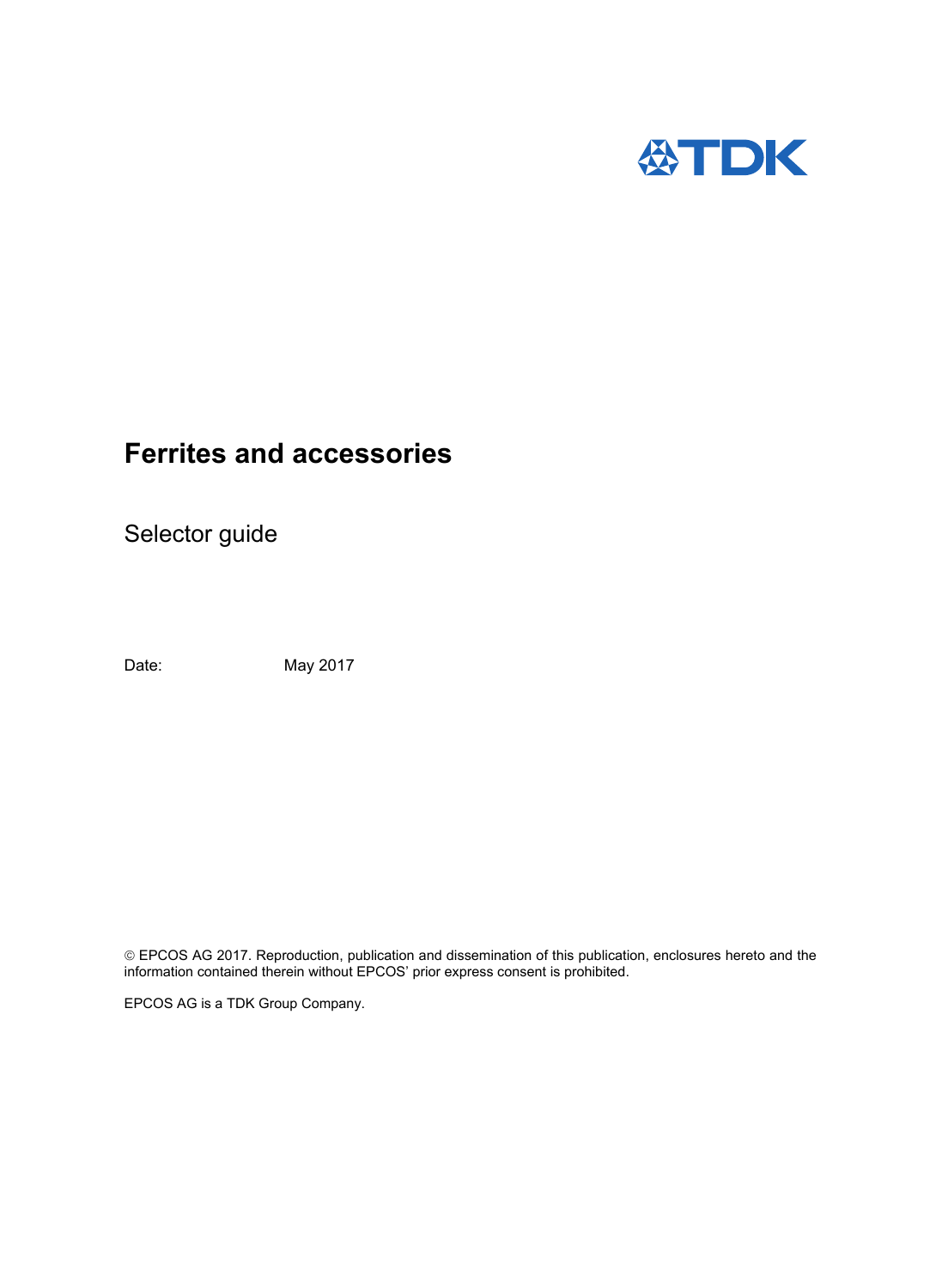

## **RM cores**

| Core type          | <b>Standards</b>                      | Mounting<br>dimensions (mm)<br>of assembly set<br>Base area $\times$ H <sup>1)</sup> | Individual parts<br>of assembly set | Part<br>number | Page<br>(Data<br>book) |
|--------------------|---------------------------------------|--------------------------------------------------------------------------------------|-------------------------------------|----------------|------------------------|
| RM <sub>4</sub>    | IEC 62317-4                           |                                                                                      | Core                                | B65803         | 216                    |
|                    |                                       | $10.16^2 \times 10.8$                                                                | Coil former                         | B65804         | 218                    |
|                    |                                       |                                                                                      | Clamp                               | B65806         | 219                    |
|                    |                                       |                                                                                      | Insulating washers                  | B65804         | 219                    |
|                    |                                       |                                                                                      | <b>Adjusting screws</b>             | B65539/        |                        |
|                    |                                       |                                                                                      |                                     | B65806         | 220                    |
| RM <sub>4</sub> LP | IEC 62317-4                           |                                                                                      | Core                                | B65803         | 221                    |
|                    |                                       |                                                                                      | Coil former                         | B65804         | 222                    |
|                    |                                       |                                                                                      | Insulating washers                  | B65804         | 224                    |
|                    |                                       | $14 \times 17.5 \times 8.1$                                                          | Coil former/Clamp SMD               | B65804         | 223, 224               |
| RM <sub>5</sub>    | IEC 62317-4                           |                                                                                      | Core                                | B65805         | 226                    |
|                    |                                       | $12.7^{2} \times 10.8$                                                               | Coil former                         | B65806         | 228                    |
|                    |                                       |                                                                                      | Clamp                               | B65806         | 229                    |
|                    |                                       |                                                                                      | Insulating washers                  | B65806         | 229                    |
|                    |                                       | $16.5 \times 19 \times 10.6$                                                         | Coil former<br>$\equiv$ MD          | B65822         | 230, 231               |
|                    |                                       |                                                                                      | SMD<br>Clamp                        | B65806         | 230, 231               |
|                    |                                       |                                                                                      | Adjusting screws                    | B65539/        |                        |
|                    |                                       |                                                                                      |                                     | B65806/        | 232                    |
|                    |                                       |                                                                                      |                                     | B65518         |                        |
| RM <sub>5</sub> LP | IEC 62317-4 20 $\times$ 16 $\times$ 8 |                                                                                      | Core                                | B65805         | 233                    |
| RM <sub>6</sub>    | IEC 62317-4                           |                                                                                      | Core                                | B65807         | 235                    |
|                    |                                       | $15.24^2 \times 12.8$                                                                | Coil former                         | B65808         | 237                    |
|                    |                                       |                                                                                      | Coil former for SMPS transf.        | B65808         | 238                    |
|                    |                                       | $19.5 \times 25 \times 12.8$                                                         | Coil former for power appl.         | B65808         | 239                    |
|                    |                                       |                                                                                      | <b>Clamp/Insulating washers</b>     | B65808         | 240                    |
|                    |                                       | $19.6 \times 22.2 \times 13$                                                         | Coil former<br>SMD                  | B65821         | 241                    |
|                    |                                       |                                                                                      | SMD<br>Clamp                        | B65808         | 241                    |
|                    |                                       |                                                                                      | Adjusting screws                    | B65659         | 242                    |
| RM <sub>6</sub> LP | IEC 62317-4                           |                                                                                      | Core                                | B65807         | 243                    |

<sup>1)</sup> Height above mounting plane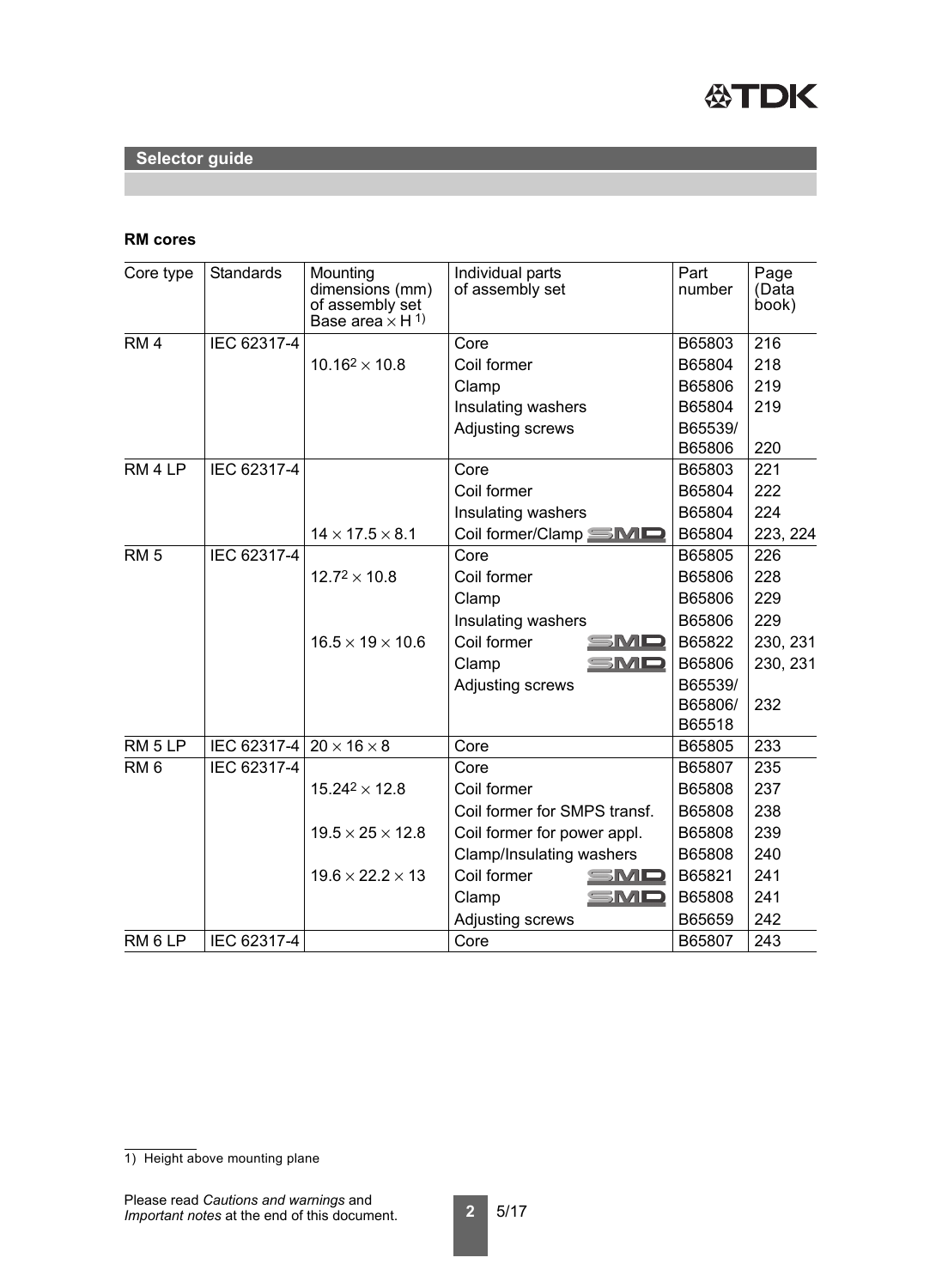

## **RM cores** (continued)

| Core type          | Standards   | Mounting<br>dimensions (mm)<br>of assembly set<br>Base area $\times$ H <sup>1)</sup> | Individual parts<br>of assembly set | Part<br>number | Page<br>(Data<br>book) |
|--------------------|-------------|--------------------------------------------------------------------------------------|-------------------------------------|----------------|------------------------|
| RM <sub>7</sub>    | IEC 62317-4 |                                                                                      | Core                                | B65819         | 245                    |
|                    |             | $17.78^{2} \times 13.8$                                                              | Coil former                         | B65820         | 247                    |
|                    |             |                                                                                      | Clamp/Insulating washers            | B65820         | 248                    |
|                    |             |                                                                                      | Adjusting screws                    | B65659         | 249                    |
| RM 7 LP            | IEC 62317-4 |                                                                                      | Core                                | B65819         | 250                    |
| RM <sub>8</sub>    | IEC 62317-4 |                                                                                      | Core                                | B65811         | 252                    |
|                    |             | $20.32^2 \times 16.8$                                                                | Coil former                         | B65812         | 254                    |
|                    |             |                                                                                      | Coil former for SMPS transf.        | B65812         | 255                    |
|                    |             | $26 \times 30 \times 16.8$                                                           | Coil former for power appl.         | B65812         | 256                    |
|                    |             |                                                                                      | Clamp/Insulating washers            | B65812         | 257                    |
|                    |             |                                                                                      | Adjusting screw                     | B65812         | 258                    |
| RM <sub>8</sub> LP | IEC 62317-4 |                                                                                      | Core                                | B65811         | 259                    |
|                    |             |                                                                                      | Clamp/Insulating washers            | B65812         | 260                    |
| <b>RM 10</b>       | IEC 62317-4 |                                                                                      | Core                                | B65813         | 262                    |
|                    |             | $25.4^{2} \times 19$                                                                 | Coil former                         | B65814         | 264                    |
|                    |             | $31 \times 40 \times 19$                                                             | Coil former for power appl.         | B65814         | 265                    |
|                    |             |                                                                                      | Clamp/Insulating washers            | B65814         | 266                    |
|                    |             |                                                                                      | Adjusting screws                    | B65679         | 267                    |
| <b>RM 10 LP</b>    | IEC 62317-4 |                                                                                      | Core                                | B65813         | 268                    |
| <b>RM 12</b>       | IEC 62317-4 |                                                                                      | Core                                | B65815         | 270                    |
|                    |             | $30.48^2 \times 24.9$                                                                | Coil former                         | B65816         | 271                    |
|                    |             | $32 \times 45.7 \times 24.9$                                                         | Coil former for power appl.         | B65816         | 272                    |
|                    |             |                                                                                      | Clamp                               | B65816         | 273                    |
| <b>RM 12 LP</b>    | IEC 62317-4 |                                                                                      | Core                                | B65815         | 274                    |
| <b>RM 14</b>       | IEC 62317-4 |                                                                                      | Core                                | B65887         | 276                    |
|                    |             | $35.56^2 \times 30.5$                                                                | Coil former                         | B65888         | 277                    |
|                    |             | $44 \times 29 \times 30.5$                                                           | Coil former for power appl.         | B65888         | 278                    |
|                    |             |                                                                                      | Clamp/Insulating washer             | B65888         | 279                    |
| RM 14 LP           | IEC 62317-4 |                                                                                      | Core                                | B65887         | 280                    |

<sup>1)</sup> Height above mounting plane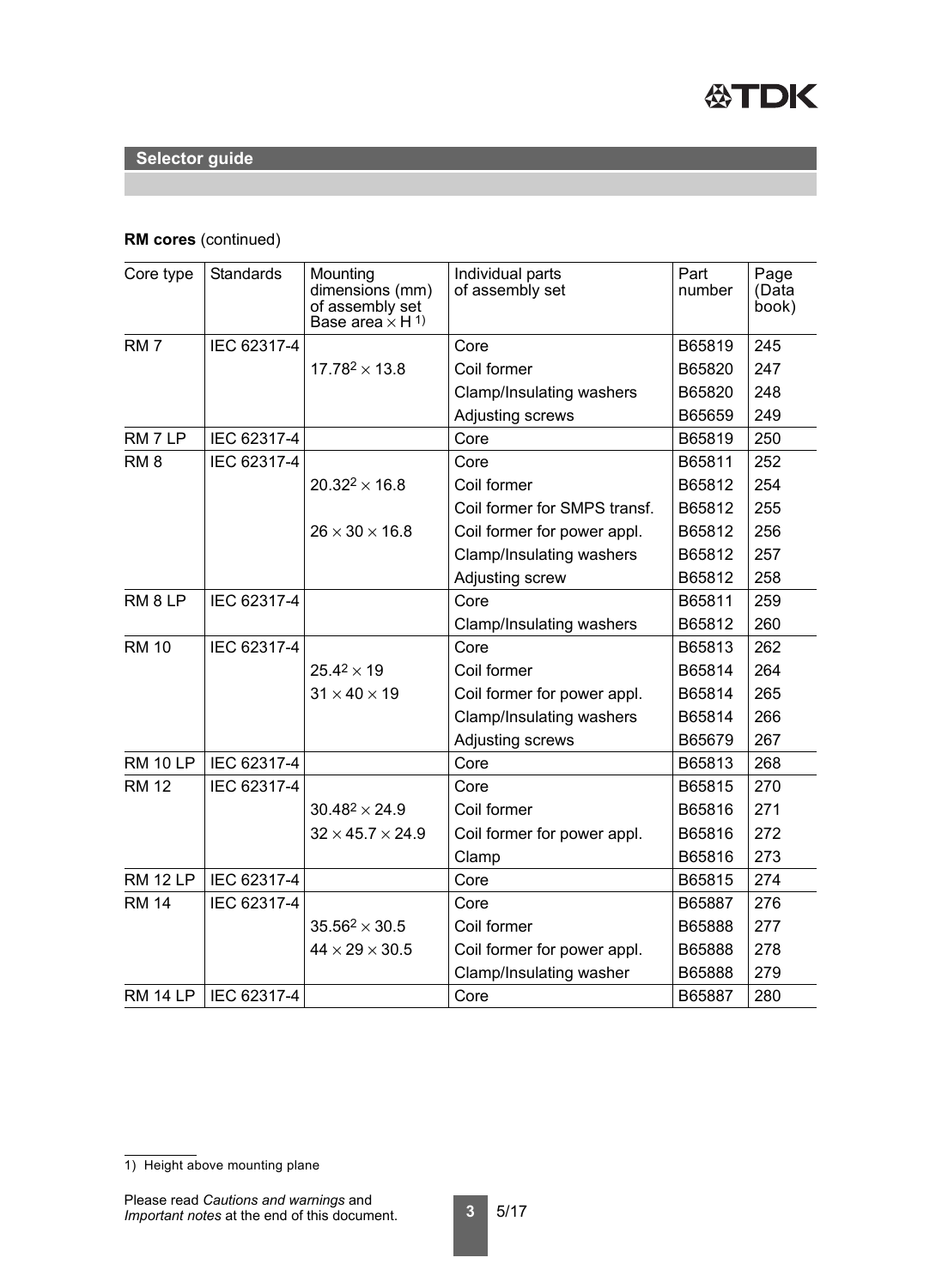

#### **PQ cores**

| Core type  | <b>Standards</b> | Mounting<br>dimensions (mm)<br>of assembly set<br>Base area $\times$ H <sup>1)</sup> | Individual parts<br>of assembly set | Part<br>number | Page<br>(Data<br>book) |
|------------|------------------|--------------------------------------------------------------------------------------|-------------------------------------|----------------|------------------------|
| PQ 16/11.6 | IEC 62317-13     |                                                                                      | Core                                | B65885A        | 282                    |
| PQ 20/16   | IEC 62317-13     |                                                                                      | Core                                | B65875B        | 283                    |
| PQ 20/20   | IEC 62317-13     |                                                                                      | Core                                | B65875A        | 284                    |
| PQ 26/20   | IEC 62317-13     |                                                                                      | Core                                | B65877B        | 285                    |
|            |                  | $27 \times 30 \times 25.2$                                                           | Coil former                         | B65878E        | 286                    |
| PQ 26/25   | IEC 62317-13     |                                                                                      | Core                                | B65877A        | 287                    |
|            |                  | $27 \times 30 \times 29.3$                                                           | Coil former                         | B65878E        | 288                    |
| PQ 32/20   | IEC 62317-13     |                                                                                      | Core                                | B65879A        | 289                    |
|            |                  | $32.3 \times 34.3 \times 20.2$                                                       | Coil former                         | B65880E        | 290                    |
| PQ 32/30   | IEC 62317-13     |                                                                                      | Core                                | B65879B        | 291                    |
|            |                  | $33.2 \times 34.7 \times 33.1$                                                       | Coil former                         | B65880E        | 292                    |
| PQ 35/35   | IEC 62317-13     |                                                                                      | Core                                | B65881A        | 293                    |
| PQ 40/30   | IEC 62317-13     |                                                                                      | Core                                | B65883B        | 294                    |
| PQ 40/40   | IEC 62317-13     |                                                                                      | Core                                | B65883A        | 295                    |
|            |                  | $40.3 \times 42.3 \times 45.3$                                                       | Coil former                         | B65884E        | 296                    |
| PQ 50/40   | IEC 62317-13     |                                                                                      | Core                                | B65981B        | 297                    |
| PQ 50/50   | IEC 62317-13     |                                                                                      | Core                                | B65981A        | 298                    |
|            |                  | $51.3 \times 51.9 \times 52.5$                                                       | Coil former                         | B65982E        | 299                    |

<sup>1)</sup> Height above mounting plane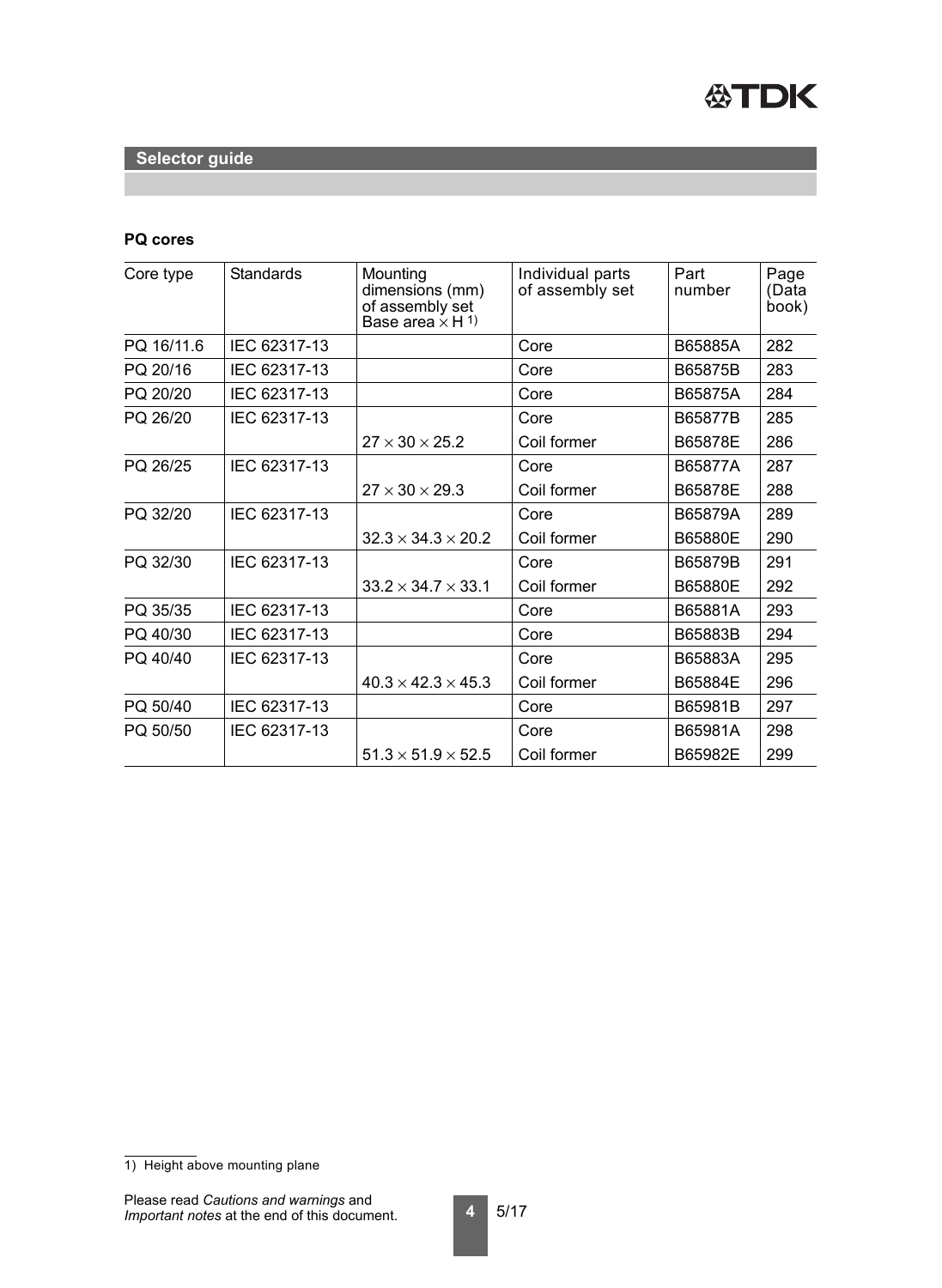

## **PM cores**

| Core type | <b>Standards</b> | Mounting<br>dimensions (mm)<br>of assembly set<br>Base area $\times$ H <sup>1)</sup> | Individual parts<br>of assembly set | Part<br>number | Page<br>(Data<br>book) |
|-----------|------------------|--------------------------------------------------------------------------------------|-------------------------------------|----------------|------------------------|
| PM 50/39  | <b>IEC 61247</b> |                                                                                      | Core                                | B65646         | 302                    |
|           |                  | $65 \times 52 \times 45$                                                             | Coil former                         | B65647         | 303                    |
|           |                  |                                                                                      | Mounting assembly                   | B65647         | 304                    |
| PM 62/49  | <b>IEC 61247</b> |                                                                                      | Core                                | B65684         | 305                    |
|           |                  | $76 \times 64 \times 55$                                                             | Coil former                         | B65685         | 306                    |
|           |                  |                                                                                      | Mounting assembly                   | B65685         | 307                    |
| PM 74/59  | <b>IEC 61247</b> |                                                                                      | Core                                | B65686         | 308                    |
|           |                  | $85.5 \times 75 \times 65$                                                           | Coil former                         | B65687         | 309                    |
|           |                  |                                                                                      | Mounting assembly                   | B65687         | 310                    |
| PM 87/70  | <b>IEC 61247</b> |                                                                                      | Core                                | B65713         | 311                    |
|           |                  | $101 \times 87 \times 72$                                                            | Coil former                         | B65714         | 312                    |
| PM 114/93 | <b>IEC 61247</b> |                                                                                      | Core                                | B65733         | 313                    |
|           |                  | $114 \times 92 \times 93$                                                            | Coil former                         | B65734         | 314                    |

<sup>1)</sup> Height above mounting plane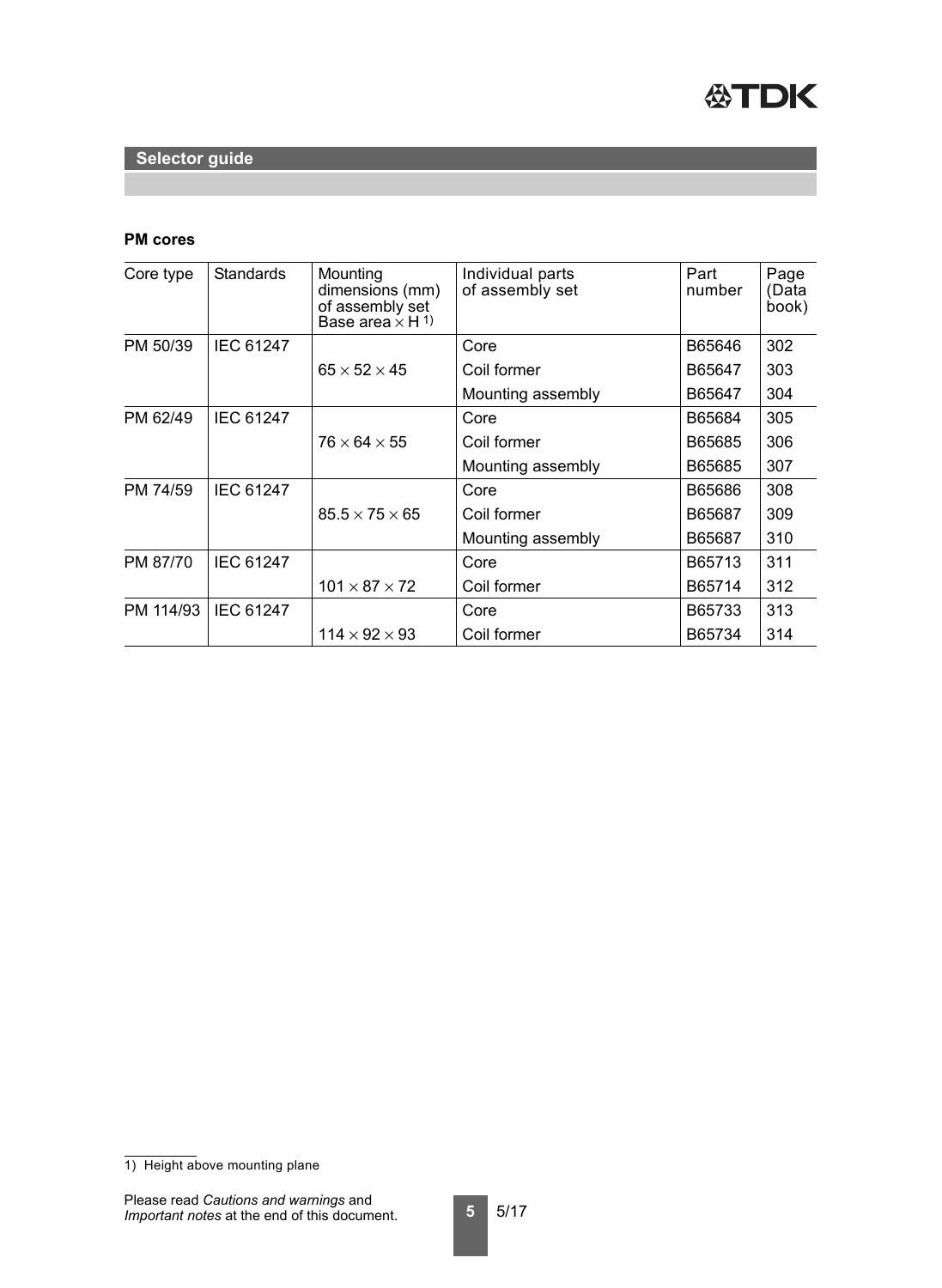

## **EP cores**

| Core type       | Standards   | Mounting<br>dimensions (mm)<br>of assembly set<br>Base area $\times$ H <sup>1)</sup> | Individual parts<br>of assembly set | Part<br>number | Page<br>(Data<br>book) |
|-----------------|-------------|--------------------------------------------------------------------------------------|-------------------------------------|----------------|------------------------|
| EP <sub>5</sub> |             |                                                                                      | Core                                | B65855A        | 317                    |
| EP <sub>6</sub> |             |                                                                                      | Core                                | B65855B        | 318                    |
| EP <sub>7</sub> | IEC 62317-5 |                                                                                      | Core                                | B65839         | 319                    |
|                 |             | $7.5 \times 10 \times 10$                                                            | Coil former                         | B65840         | 321                    |
|                 |             | $13 \times 9.2 \times 8.8$                                                           | Coil former<br>SMD                  | B65840         | 322                    |
| <b>EPX 7/9</b>  |             | $12.6 \times 9.4 \times 12.4$                                                        | Core                                | B65857A        | 324                    |
| <b>EPX 9/9</b>  |             |                                                                                      | Core                                | B65857C        | 326                    |
| <b>EP 10</b>    | IEC 62317-5 |                                                                                      | Core                                | B65841         | 328                    |
|                 |             | $12 \times 14.2 \times 12.5$                                                         | Coil former                         | B65842         | 330                    |
|                 |             |                                                                                      | Mounting assembly                   | B65842         | 331                    |
| <b>EPX 10</b>   |             |                                                                                      | Core                                | B65859         | 332                    |
| <b>EP 13</b>    | IEC 62317-5 |                                                                                      | Core                                | B65843A        | 333                    |
|                 |             | $15 \times 16 \times 13.7$                                                           | Coil former                         | B65844         | 335                    |
|                 |             | $15 \times 16 \times 13.7$                                                           | Coil former for high-voltage        |                |                        |
|                 |             |                                                                                      | applications                        | B65844         | 336                    |
|                 |             |                                                                                      | Mounting assembly                   | B65844         | 337                    |
| <b>EPO 13</b>   |             |                                                                                      | Core                                | B65843P        | 338                    |
|                 |             | $15 \times 16 \times 13.7$                                                           | Coil former                         | B65844         | 340                    |
|                 |             | $15 \times 16 \times 13.7$                                                           | Coil former for high-voltage        |                |                        |
|                 |             |                                                                                      | applications                        | B65844         | 340                    |
| <b>EP 17</b>    | IEC 62317-5 |                                                                                      | Core                                | B65845         | 342                    |
|                 |             | $20 \times 21.6 \times 16.2$                                                         | Coil former                         | B65846         | 343                    |
|                 |             |                                                                                      | Mounting assembly                   | B65846         | 344                    |
| <b>EP 20</b>    | IEC 62317-5 |                                                                                      | Core                                | B65847         | 345                    |
|                 |             | $23 \times 27.5 \times 20.5$                                                         | Coil former                         | B65848         | 346                    |
|                 |             |                                                                                      | Mounting assembly                   | B65848         | 347                    |

<sup>1)</sup> Height above mounting plane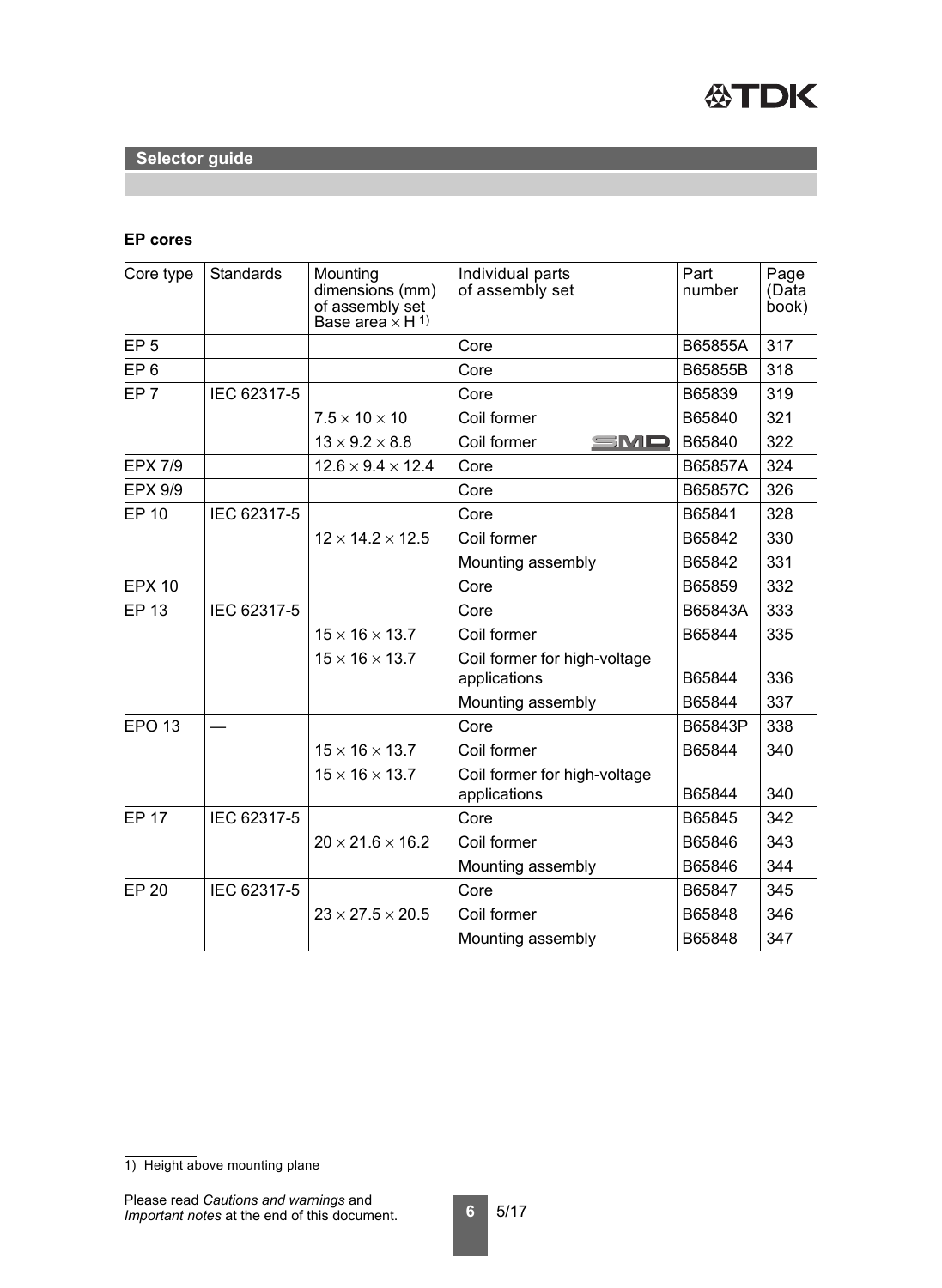

## **P cores (pot cores)**

| Core type            | <b>Standards</b> | Mounting<br>dimensions (mm)<br>of assembly set<br>Base area $\times$ H <sup>1)</sup> | Individual parts<br>of assembly set | Part<br>number   | Page<br>(Data<br>book) |
|----------------------|------------------|--------------------------------------------------------------------------------------|-------------------------------------|------------------|------------------------|
| $P$ 3.3 $\times$ 2.6 | IEC 62317-2      |                                                                                      | Core                                | B65491           | 350                    |
| $P$ 4.6 $\times$ 4.1 |                  |                                                                                      | Core                                | B65495           | 351                    |
| $P 5.8 \times 3.3$   |                  |                                                                                      | Core                                | B65501           | 352                    |
| $P$ 7 $\times$ 4     |                  |                                                                                      | Core                                | B65511           | 354                    |
|                      |                  | $7.5 \times 7.5 \times 7.1$                                                          | Coil former                         | B65512           | 355                    |
|                      |                  |                                                                                      | Mounting assembly                   | B65512           | 356                    |
| $P9\times 5$         | IEC 62317-2      |                                                                                      | Core                                | B65517           | 358                    |
|                      |                  | $9.9 \times 9.9 \times 8.3$                                                          | Coil former                         | B65522           | 359                    |
|                      |                  | (4 solder terminals)                                                                 |                                     |                  |                        |
|                      |                  | $9.9 \times 12.3 \times 8.3$<br>(6 solder terminals)                                 |                                     |                  |                        |
|                      |                  | $12.2 \times 17 \times 6.0$                                                          | SMD<br>Coil former                  | B65524           | 360                    |
|                      |                  |                                                                                      | Mounting assembly                   | B65518           | 361                    |
| $P$ 11 $\times$ 7    | IEC 62317-2      |                                                                                      | Core                                | B65531           | 363                    |
|                      |                  |                                                                                      | Coil former                         | B65532           | 364                    |
|                      |                  | $12.3 \times 12.3 \times 9.5$<br>(4 solder terminals)                                | Mounting assembly                   | B65535           | 365                    |
|                      |                  | $12.3 \times 14.6 \times 9.5$<br>(8 solder terminals)                                |                                     |                  |                        |
|                      |                  |                                                                                      | <b>Adjusting screws</b>             | B65539<br>B65806 | 366                    |
| $P$ 14 $\times$ 8    | IEC 62317-2      |                                                                                      | Core                                | B65541           | 368                    |
|                      |                  | $16.8 \times 15 \times 11.3$<br>(4 solder terminals)                                 | Coil former                         | B65542           | 369                    |
|                      |                  | $16.8 \times 19.6 \times 11.3$<br>(6 solder terminals)                               | Mounting assembly                   | B65545           | 370                    |
|                      |                  |                                                                                      | <b>Adjusting screws</b>             | B65549           | 371                    |
| $P$ 18 $\times$ 11   | IEC 62317-2      |                                                                                      | Core                                | B65651           | 373                    |
|                      |                  | $19.9 \times 20.7 \times 13.5$                                                       | Coil former                         | B65652           | 374                    |
|                      |                  |                                                                                      | Mounting assembly                   | B65655           | 375                    |
|                      |                  |                                                                                      | Adjusting screws                    | B65659           | 376                    |

<sup>1)</sup> Height above mounting plane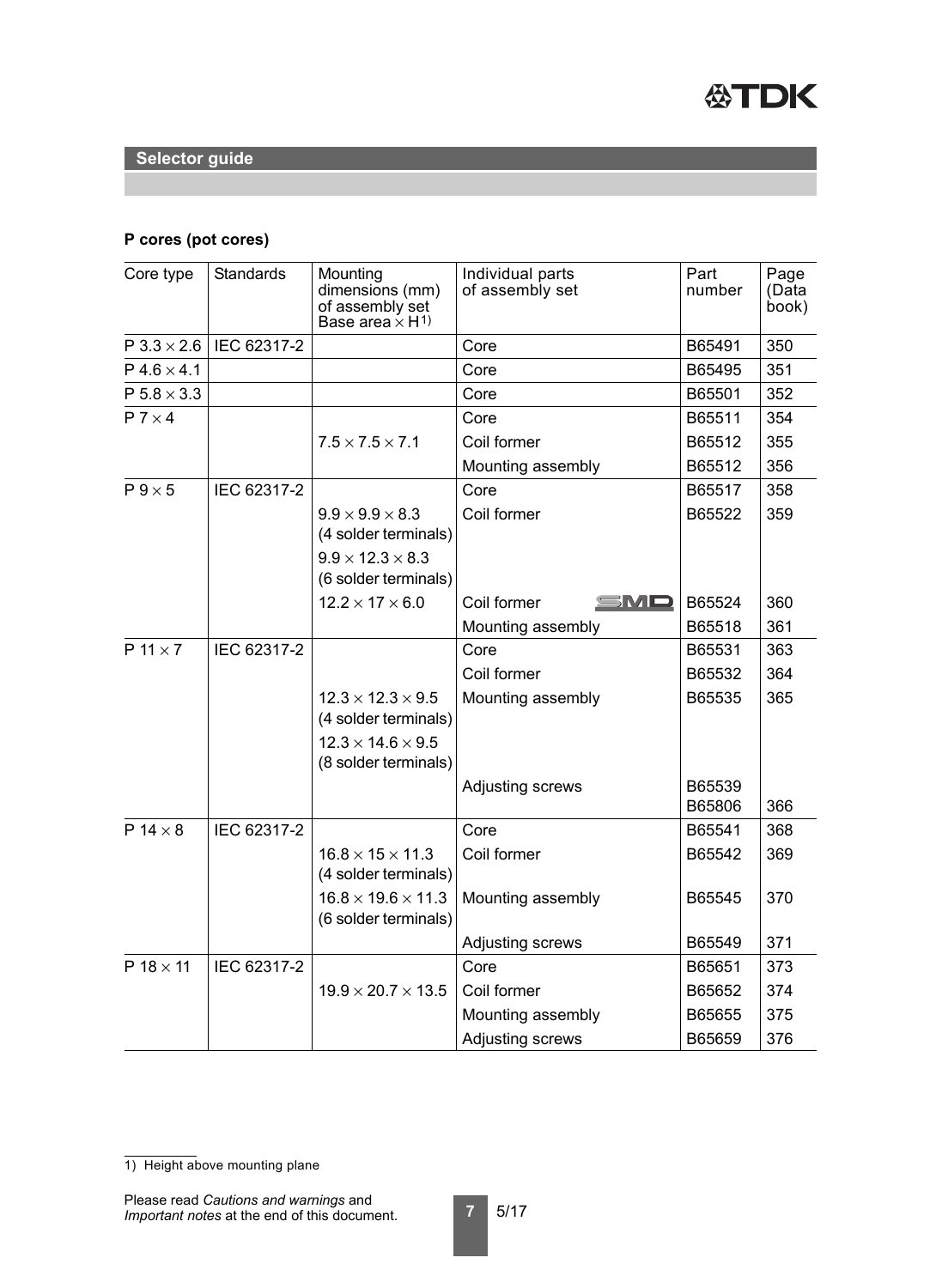

## **P cores (pot cores)** (continued)

| Core type          | <b>Standards</b> | Mounting<br>dimensions (mm)<br>of assembly set<br>Base area $\times$ H <sup>1)</sup> | Individual parts<br>of assembly set | Part<br>number | Page<br>(Data<br>book) |
|--------------------|------------------|--------------------------------------------------------------------------------------|-------------------------------------|----------------|------------------------|
| $P$ 22 $\times$ 13 | IEC 62317-2      |                                                                                      | Core                                | B65661         | 378                    |
|                    |                  | $24.5 \times 26 \times 16.6$                                                         | Coil former                         | B65662         | 379                    |
|                    |                  |                                                                                      | Mounting assembly                   | B65665         | 380                    |
|                    |                  |                                                                                      | Adjusting screw                     | B65812         | 381                    |
| $P$ 26 $\times$ 16 | IEC 62317-2      |                                                                                      | Core                                | B65671         | 383                    |
|                    |                  | $27.8 \times 28.5 \times 19$                                                         | Coil former                         | B65672         | 385                    |
|                    |                  |                                                                                      | Mounting assembly                   | B65675         | 386                    |
|                    |                  |                                                                                      | Adjusting screws                    | B65679         | 387                    |
| $P 30 \times 19$   | IEC 62317-2      |                                                                                      | Core                                | B65701         | 389                    |
|                    |                  | $32.5 \times 33.5 \times 22.8$                                                       | Coil former                         | B65702         | 390                    |
|                    |                  |                                                                                      | Mounting assembly                   | B65705         | 391                    |
|                    |                  |                                                                                      | Adjusting screws                    | B65679         | 392                    |
| $P$ 36 $\times$ 22 |                  |                                                                                      | Core                                | B65611         | 394                    |
|                    |                  | $40 \times 41.8 \times 27.5$                                                         | Coil former                         | B65612         | 395                    |
|                    |                  |                                                                                      | Mounting assembly                   | B65615         | 396                    |
|                    |                  |                                                                                      | Adjusting screws                    | B65679         | 397                    |
| $P$ 41 $\times$ 25 |                  |                                                                                      | Core                                | B65621         | 399                    |
|                    |                  |                                                                                      | Mounting assembly                   | B65623         | 400                    |
| $P$ 47 $\times$ 28 |                  |                                                                                      | Core                                | B65631         | 401                    |
| $P 59 \times 36$   |                  |                                                                                      | Core                                | B65691         | 402                    |

<sup>1)</sup> Height above mounting plane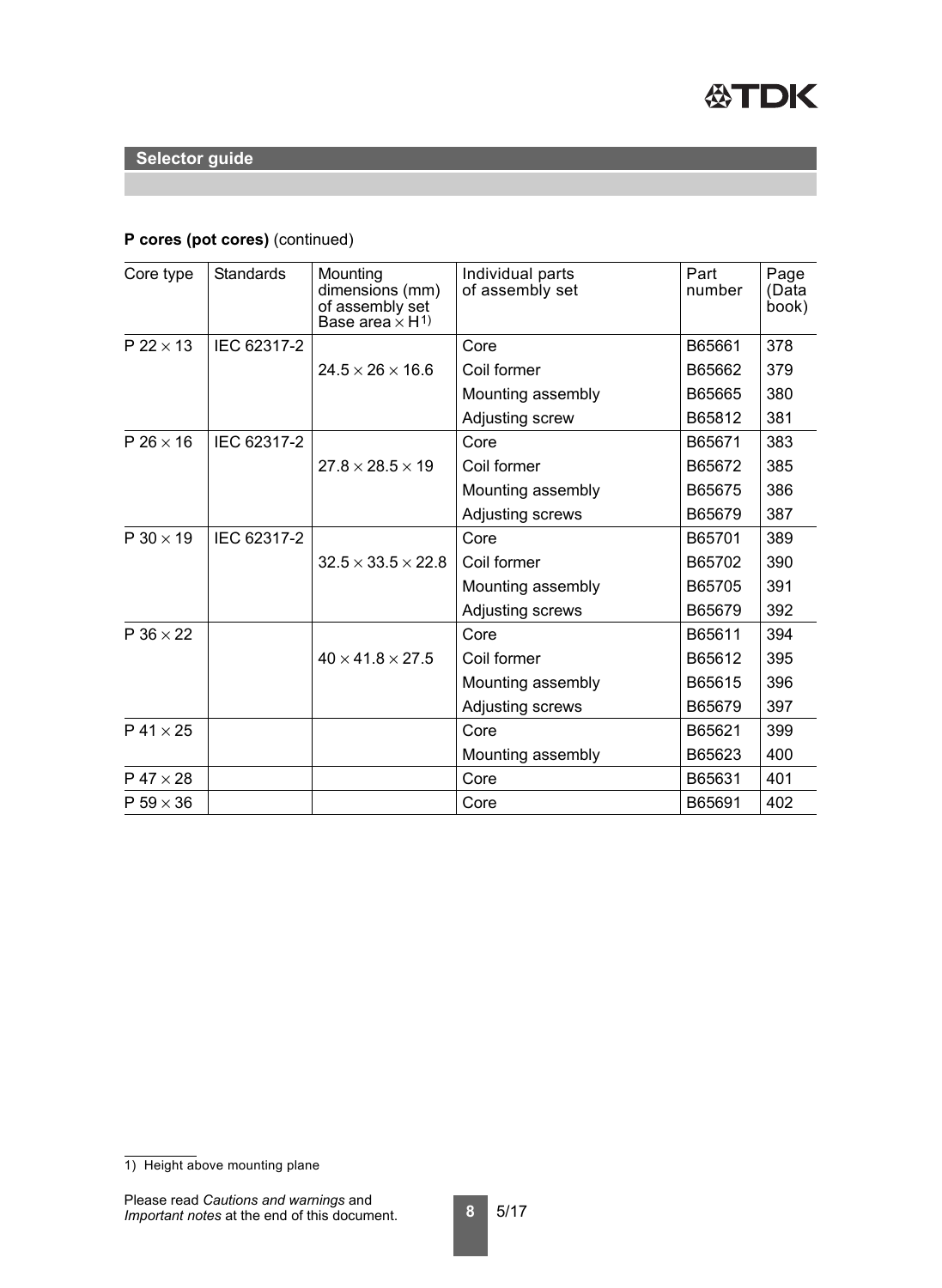## **P core halves and PS cores**

| Core type<br>$(\emptyset \times \text{height})$ | <b>Standards</b> | <b>Material</b> | Individual parts<br>of assembly set | Part number | Page<br>(Data<br>book) |
|-------------------------------------------------|------------------|-----------------|-------------------------------------|-------------|------------------------|
| PS $7.35 \times 3.6$                            | IEC 62323        | N22, M33        | Core                                | B65933      | 404                    |
|                                                 |                  |                 | Coil former                         | B65512      | 404                    |
| PS $9 \times 3.5$                               | <b>IEC 62323</b> | N22, M33        | Core                                | B65935      | 405                    |
|                                                 |                  |                 | Coil former                         | B65936      | 405                    |
| PCH $14 \times 7.5$                             |                  | <b>N22</b>      | Core                                | B65937      | 406                    |
|                                                 |                  |                 | Coil former                         | B65542      | 406                    |
| PS $25 \times 8.9$                              | <b>IEC 62323</b> | <b>N22</b>      | Core                                | B65939      | 407                    |
|                                                 |                  |                 | Coil former                         | B65940      | 407                    |
| PS $30.5 \times 10.2$                           | <b>IEC 62323</b> | <b>N22</b>      | Core                                | B65941      | 408                    |
|                                                 |                  |                 | Coil former                         | B65942      | 408                    |
| PS $35 \times 10.8$                             | IEC 62323        | N22             | Core                                | B65947      | 409                    |
| PS $47 \times 14.9$                             | IEC 62323        | N <sub>22</sub> | Core                                | B65943      | 410                    |
| PS 68 $\times$ 14.5                             | IEC 62323        | N <sub>22</sub> | Core                                | B65928      | 411                    |
|                                                 |                  |                 | Coil former                         | B65946      | 411                    |
| PCH 70 $\times$ 14.5                            |                  | <b>N22</b>      | Core                                | B65945      | 412                    |
|                                                 |                  |                 | Coil former                         | B65946      | 412                    |
| PCH $150 \times 30$                             |                  | N <sub>27</sub> | Core                                | B65949      | 413                    |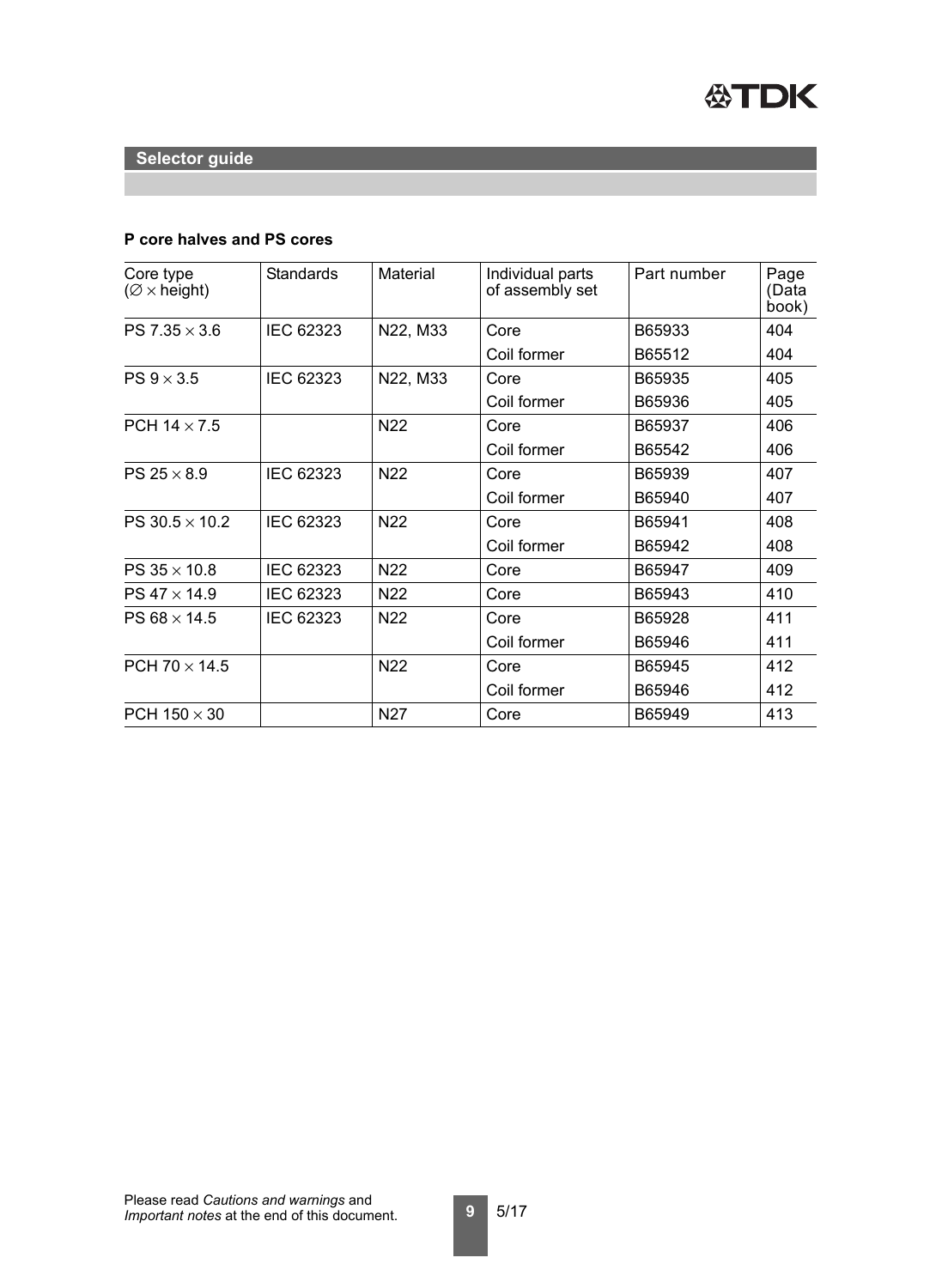

## **E cores**

| Core<br>type <sup>1</sup> | <b>Standards</b> | Mounting<br>dimensions (mm)<br>of assembly set<br>$L \times W \times H^{2}$ | Individual parts of assembly<br>set | Part<br>number | Page<br>(Data<br>book) |
|---------------------------|------------------|-----------------------------------------------------------------------------|-------------------------------------|----------------|------------------------|
| E 5                       | IEC 62317-8      |                                                                             | Core                                | B66303         | 420                    |
| E 6.3                     | IEC 62317-8      |                                                                             | Core                                | B66300         | 421                    |
|                           |                  | $9 \times 8 \times 5.7$                                                     | Coil former/Cover cap<br>SMD        | B66301         | 422                    |
| E 8.8                     | IEC 62317-8      |                                                                             | Core                                | B66302         | 423                    |
|                           |                  | $10 \times 12.5 \times 5.5$                                                 | Coil former/Cover cap<br>SMD        | B66302         | 424                    |
| E 10/5.5/5                |                  |                                                                             | Core                                | B66322         | 425                    |
| E 12.7/6/6                |                  |                                                                             | Core                                | B66492         | 426                    |
| E 13/6.5/3.7              |                  |                                                                             | Core                                | B66543         | 433                    |
| E 13/6/6.15               |                  |                                                                             | Core                                | B66536         | 434                    |
| E 13/7/4                  | IEC 62317-8      |                                                                             | Core                                | B66305         | 427                    |
| (EF 12.6)                 |                  | $15 \times 17 \times 12$                                                    | Coil former (horizontal)            | B66202         | 429                    |
|                           |                  | $10 \times 15 \times 17$                                                    | Coil former (vertical)              | B66202         | 429                    |
|                           |                  |                                                                             | Yoke                                | B66202         | 430                    |
|                           |                  | $13.5 \times 19.5 \times 9.3$                                               | Coil former SMD                     | B66306         | 431                    |
|                           |                  |                                                                             | Cover plate                         | B66414         | 432                    |
| E 14/8/4                  |                  |                                                                             | Core                                | B66219         | 435                    |
| E 16/6/5                  |                  |                                                                             | Core                                | B66393         | 436                    |
| E 16/7/5                  |                  |                                                                             | Core                                | B66500         | 437                    |
| E 16/8/5                  | IEC 62317-8      |                                                                             | Core                                | B66307         | 438                    |
| (EF 16)                   |                  | $18 \times 20 \times 14$                                                    | Coil former (horizontal)            | B66308         | 440                    |
|                           |                  | $11 \times 18 \times 20$                                                    | Coil former (vertical)              | B66308         | 441                    |
|                           |                  |                                                                             | Yoke                                | B66308         | 441                    |
| E 16/8/8                  |                  |                                                                             | Core                                | B66392         | 442                    |
| E 19/8/5                  |                  |                                                                             | Core                                | B66379         | 443                    |
| E 20/9/6                  |                  |                                                                             | Core                                | B66312         | 444                    |
| E 20/10/6                 | IEC 62317-8      |                                                                             | Core                                | B66311         | 445                    |
| (EF 20)                   |                  | $22 \times 22 \times 17$                                                    | Coil former (horizontal)            | B66206         | 447                    |
|                           |                  | $15 \times 22 \times 24$                                                    | Coil former (vertical)              | B66206         | 447                    |
|                           |                  | $24 \times 21.5 \times 14$                                                  | Coil former (right-angle pins)      | B66206         | 447                    |
|                           |                  |                                                                             | Yoke                                | B66206         | 448                    |
|                           |                  | $15 \times 22 \times 24$                                                    | Coil former for luminaires          | B66206         | 450                    |
|                           |                  |                                                                             | Yoke                                | B66206         | 450                    |
| E 20/10/11                |                  |                                                                             | Core                                | B66310         | 451                    |
| E 21/9/5                  |                  |                                                                             | Core                                | B66314         | 452                    |
| E 22/15/6                 |                  |                                                                             | Core                                | B66486         | 453                    |

1) The E core designations have been brought into line with IEC; the previous designations are given in parentheses. 2) Height above mounting plane

Please read *Cautions and warnings* and

*Important notes* at the end of this document.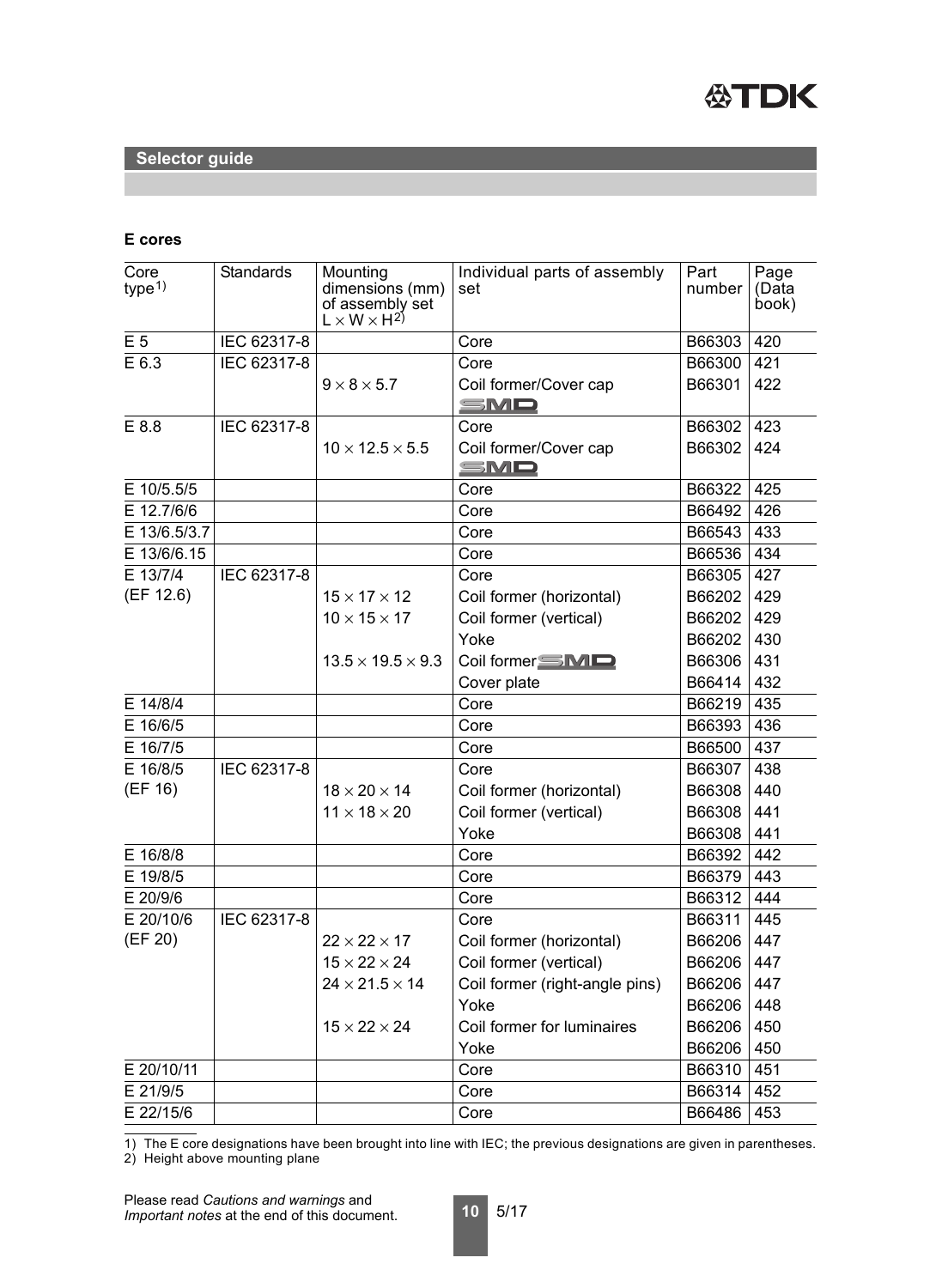

#### **E cores** (continued)

| Core<br>type <sup>1</sup> | <b>Standards</b> | Mounting<br>dimensions (mm)<br>of assembly set<br>$L \times W \times H^{2}$ | Individual parts of assembly<br>set | Part<br>number | Page<br>(Data<br>book) |
|---------------------------|------------------|-----------------------------------------------------------------------------|-------------------------------------|----------------|------------------------|
| E 25/13/7                 | IEC 62317-8      |                                                                             | Core                                | B66317         | 454                    |
| (EF 25)                   |                  | $28 \times 28 \times 21$                                                    | Coil former (horizontal)            | B66208         | 456                    |
|                           |                  | $18 \times 28 \times 29$                                                    | Coil former (vertical)              | B66208         | 456                    |
|                           |                  |                                                                             | Yoke                                | B66208         | 456                    |
|                           |                  | $19 \times 26 \times 30$                                                    | Coil former for SMPS                | B66208         | 458                    |
|                           |                  |                                                                             | Yoke                                | B66208         | 458                    |
| E 25.4/10/7               |                  |                                                                             | Core                                | B66315         | 459                    |
| E 28/10/11                |                  |                                                                             | Core                                | B66489         | 461                    |
| E 30/15/7                 |                  |                                                                             | Core                                | B66319         | 462                    |
|                           |                  | $36 \times 36 \times 12$                                                    | Coil former (horizontal)            | B66232         | 464                    |
|                           |                  | $19 \times 36 \times 36$                                                    | Coil former (vertical)              | B66232         | 465                    |
|                           |                  |                                                                             | Yoke                                | B66232         | 464                    |
| E 32/16/9                 | IEC 62317-8      |                                                                             | Core                                | B66229         | 466                    |
| (EF 32)                   |                  | $35 \times 37 \times 24$                                                    | Coil former                         | B66230         | 467                    |
|                           |                  |                                                                             | Yoke                                | B66230         | 467                    |
| E 32/16/11                |                  |                                                                             | Core                                | B66233         | 468                    |
| E 34/14/9                 |                  |                                                                             | Core                                | B66370         | 469                    |
| E 36/18/11                |                  |                                                                             | Core                                | B66389         | 470                    |
|                           |                  | $39 \times 38 \times 31$                                                    | Coil former                         | B66390         | 471                    |
| E 40/16/12                |                  |                                                                             | Core                                | B66381         | 472                    |
| E 42/21/15                | IEC 62317-8      |                                                                             | Core                                | B66325         | 492                    |
| E 42/21/20                | IEC 62317-8      |                                                                             | Core                                | B66329         | 475                    |
|                           |                  | $38 \times 46 \times 52$                                                    | Coil former                         | B66243         | 477, 478               |
| E 47/20/16                |                  |                                                                             | Core                                | B66383         | 479                    |
| E 55/28/21                | IEC 62317-8      |                                                                             | Core                                | B66335         | 480                    |
| E 55/28/25                |                  |                                                                             | Core                                | B66344         | 482                    |
| E 56/24/19                |                  |                                                                             | Core                                | B66385         | 484                    |
| E 65/32/27                |                  |                                                                             | Core                                | B66387         | 485                    |
|                           |                  | $67 \times 66 \times 80$                                                    | Coil former                         | B66388         | 486                    |
| E 70/33/32                |                  |                                                                             | Core                                | B66371         | 487                    |
|                           |                  | $72 \times 66 \times 90$                                                    | Coil former                         | B66372         | 489                    |
| E 80/38/20                |                  |                                                                             | Core                                | B66375         | 490                    |
| E 100/60/28               |                  |                                                                             | Core                                | B66894         | 491                    |

1) The E core designations have been brought into line with IEC; the previous designations are given in parentheses.

2) Height above mounting plane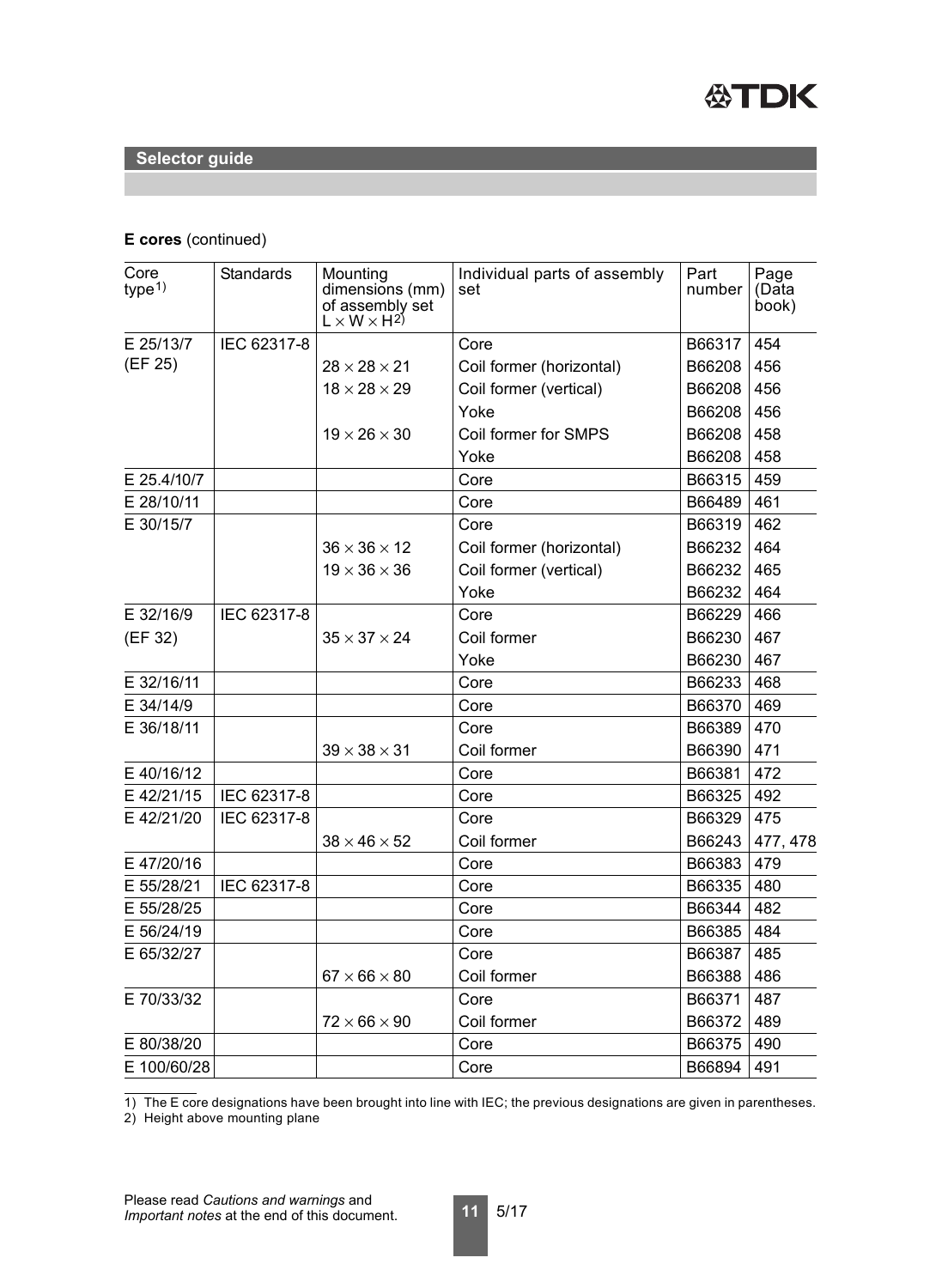

# **E cores with distributed air gap**

| Core<br>type | <b>Standards</b> | Mounting<br>dimensions (mm)<br>of assembly set<br>$L \times W \times H$ | Individual parts of<br>assembly set | Part<br>number | Page<br>(Data<br>book) |
|--------------|------------------|-------------------------------------------------------------------------|-------------------------------------|----------------|------------------------|
| E 42/21/15DG |                  |                                                                         | Core                                | B66325DG       | 492                    |
| E 42/21/20DG |                  |                                                                         | Core                                | B66329DG       | 493                    |
| E 47/20/16DG |                  |                                                                         | Core                                | B66383DG       | 494                    |
| E 55/28/21DG |                  |                                                                         | Core                                | B66335DG       | 495                    |
| E 55/28/25DG |                  |                                                                         | Core                                | B66344DG       | 496                    |
| E 65/32/27DG |                  |                                                                         | Core                                | B66387DG       | 497                    |
| E 70/33/32DG |                  |                                                                         | Core                                | B66371DG       | 498                    |
| E 80/38/20DG |                  |                                                                         | Core                                | B66375DG       | 499                    |

**12** 5/17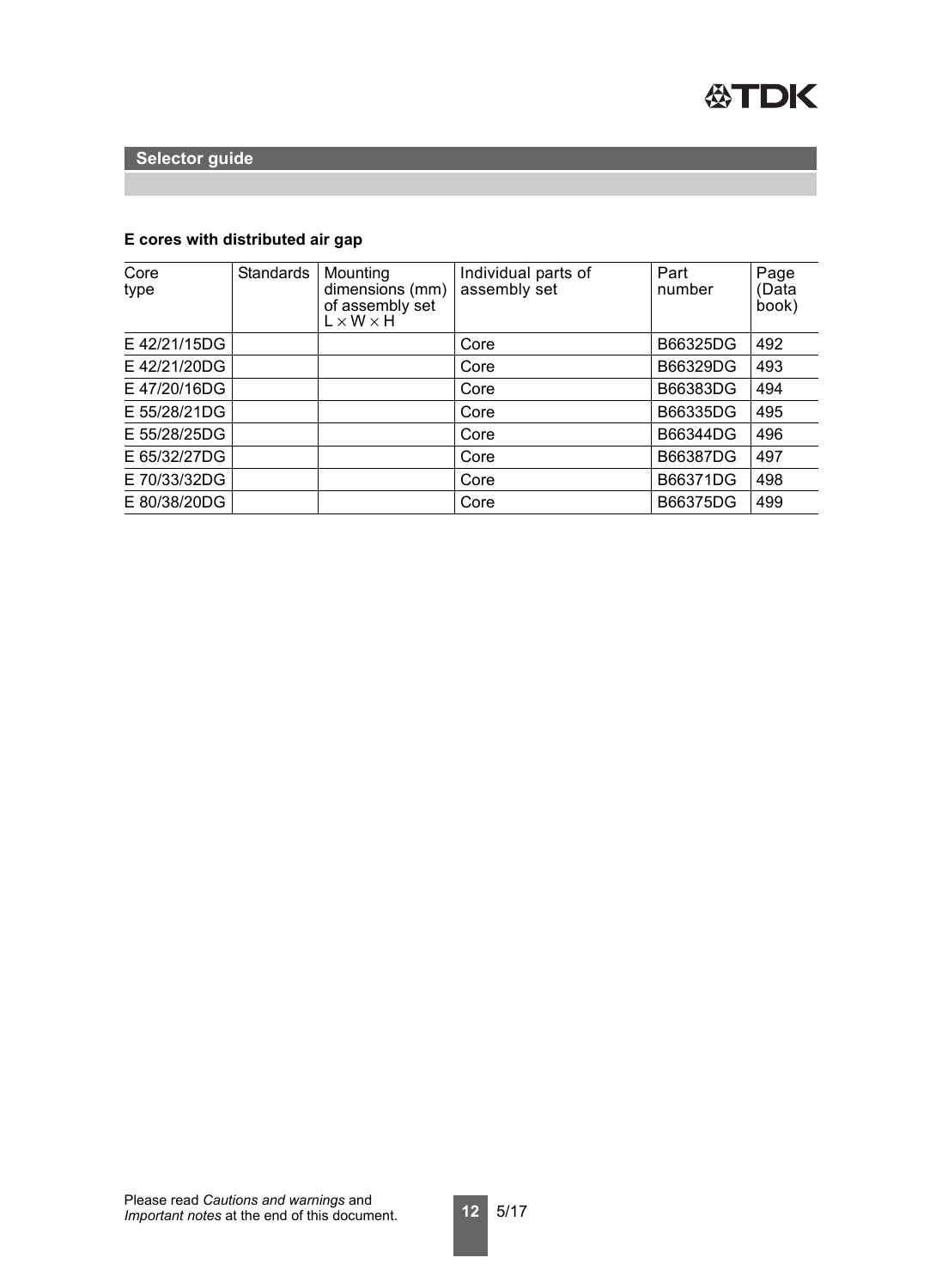

# **ELP cores**

| Core set           | <b>Standards</b> | Core types                      | Individual<br>parts of<br>assembly set | Part number          |                     | Page<br>(Data<br>book) |
|--------------------|------------------|---------------------------------|----------------------------------------|----------------------|---------------------|------------------------|
|                    |                  |                                 |                                        | with clamp<br>recess | w/o clamp<br>recess |                        |
| EELP 14            |                  | IEC 62317-9 ELP 14/3.5/5        | ELP core                               |                      | B66281G             | 502                    |
| EILP 14            | IEC 62317-9      | 114/1.5/5<br>$(+$ ELP 14/3.5/5) | I core                                 |                      | B66281K             | 503                    |
| EELP <sub>18</sub> | IEC 62317-9      | ELP 18/4/10                     | ELP core                               | B66283G              | B66453G             | 504,505,<br>507, 508   |
|                    |                  |                                 | Clamp                                  | B65804               |                     | 504                    |
| EILP 18            | IEC 62317-9      | 118/2/10                        | I core                                 | B66283K              | B66453K             | 505, 508               |
|                    |                  | $(+ ELP 18/4/10)$               | Clamp                                  | B66284               |                     | 506                    |
| EELP <sub>22</sub> | IEC 62317-9      | ELP 22/6/16                     | ELP core                               | B66285G              | B66455G             | 509, 511,<br>513, 514  |
| <b>EILP 22</b>     | IEC 62317-9      | 122/2.5/16                      | I core                                 | B66285K              | B66455K             | 511, 514               |
|                    |                  | (+ ELP 22/6/16)                 | Clamp                                  | B65804               |                     | 512                    |
| EELP 32            | IEC 62317-9      | ELP 32/6/20                     | ELP core                               | B66287G              | B66457G             | 515, 516               |
|                    |                  |                                 | Clamp                                  | B65808               |                     | 516                    |
| <b>EILP 32</b>     | IEC 62317-9      | 32/3/20<br>(+ ELP 32/6/20)      | I core                                 | B66287K              | B66457K             | 517                    |
|                    |                  |                                 | Clamp                                  | B66288               |                     | 517                    |
| EELP 38            | IEC 62317-9      | ELP 38/8/25                     | ELP core                               | B66289G              | B66459G             | 521, 523               |
| EILP 38            | IEC 62317-9      | I 38/4/25<br>(+ ELP 38/8/25)    | I core                                 | B66289K              | B66459K             | 522, 524               |
| EELP <sub>43</sub> | IEC 62317-9      | ELP 43/10/28                    | ELP core                               | B66291G              | B66461G             | 525, 527               |
| <b>EILP 43</b>     | IEC 62317-9      | 43/4/28<br>(+ ELP 43/10/28)     | I core                                 | B66291K              | B66461K             | 526, 528               |
| EELP <sub>58</sub> |                  | IEC 62317-9   ELP 58/11/38      | ELP core                               |                      | B66293G             | 529                    |
| <b>EILP 58</b>     | IEC 62317-9      | 58/4/38<br>(+ ELP 58/11/38)     | I core                                 |                      | B66293K             | 530                    |
| EELP <sub>64</sub> | IEC 62317-9      | ELP 64/10/50                    | ELP core                               |                      | B66295G             | 531                    |
| EILP <sub>64</sub> | IEC 62317-9      | 164/5/50<br>(+ ELP 64/10/50)    | I core                                 |                      | B66295K             | 532                    |
| <b>EELP 102</b>    | IEC 62317-9      | ELP 102/20/38                   | ELP core                               |                      | B66297G             | 533, 534               |
| <b>EILP 102</b>    | IEC 62317-9      | 1102/20/38<br>(+ ELP 102/20/38) | I core                                 |                      | B66297K             | 534                    |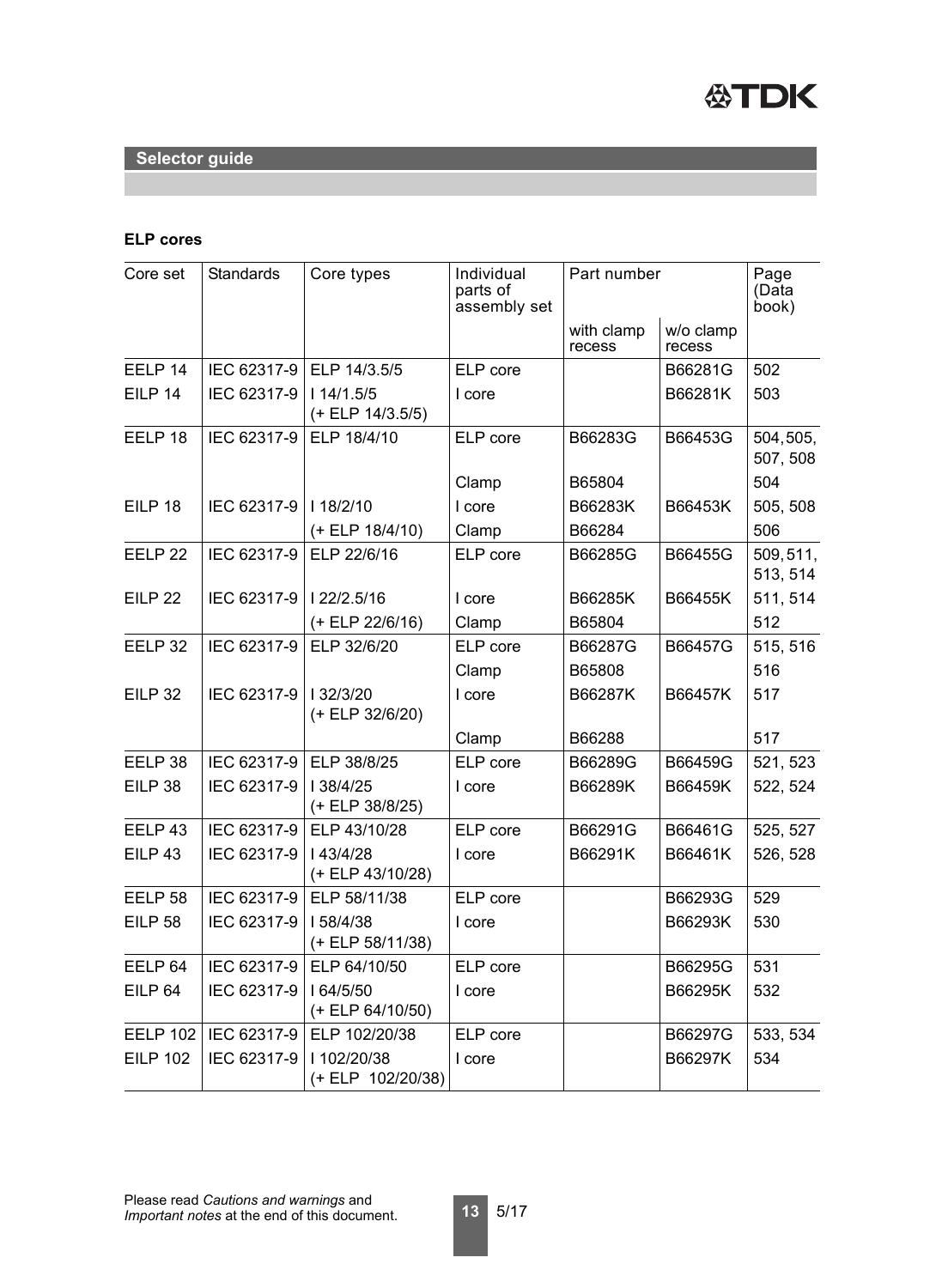

## **EQ cores**

| Core set      | <b>Standards</b> | Core types    | Individual parts<br>of assembly set | Part number | Page<br>(Data<br>book) |
|---------------|------------------|---------------|-------------------------------------|-------------|------------------------|
| <b>EEQ 13</b> | IEC 62317-9      | EQ 13/2.85/9  | Core                                | B66479      | 536                    |
| <b>EIQ 13</b> | IEC 62317-9      | EQ 13/2.85/9  | EQ core                             | B66479G     | 537                    |
|               |                  | $+113/1/8.7$  | I core                              | B66479K     | 537                    |
| <b>EEQ 20</b> | IEC 62317-9      | EQ 20/6.3/14  | Core                                | B66483      | 538                    |
| <b>EIQ 20</b> | IEC 62317-9      | EQ 20/6.3/14  | EQ core                             | B66483G     | 539                    |
|               |                  | $+120/2.3/14$ | I core                              | B66483K     | 539                    |
| <b>EEQ 25</b> | IEC 62317-9      | EQ 25/5.6/18  | Core                                | B66481      | 540                    |
| <b>EIQ 25</b> | IEC 62317-9      | EQ 25/5.6/18  | EQ core                             | B66481G     | 541                    |
|               |                  | $+125/2.3/18$ | I core                              | B66481K     | 541                    |
| <b>EEQ 30</b> | IEC 62317-9      | EQ 30/8/20    | Core                                | B66506      | 542                    |
| <b>EIQ 30</b> | IEC 62317-9      | EQ 30/8/20    | EQ core                             | B66506G     | 543                    |
|               |                  | $+130/2.7/20$ | I core                              | B66506K     | 543                    |

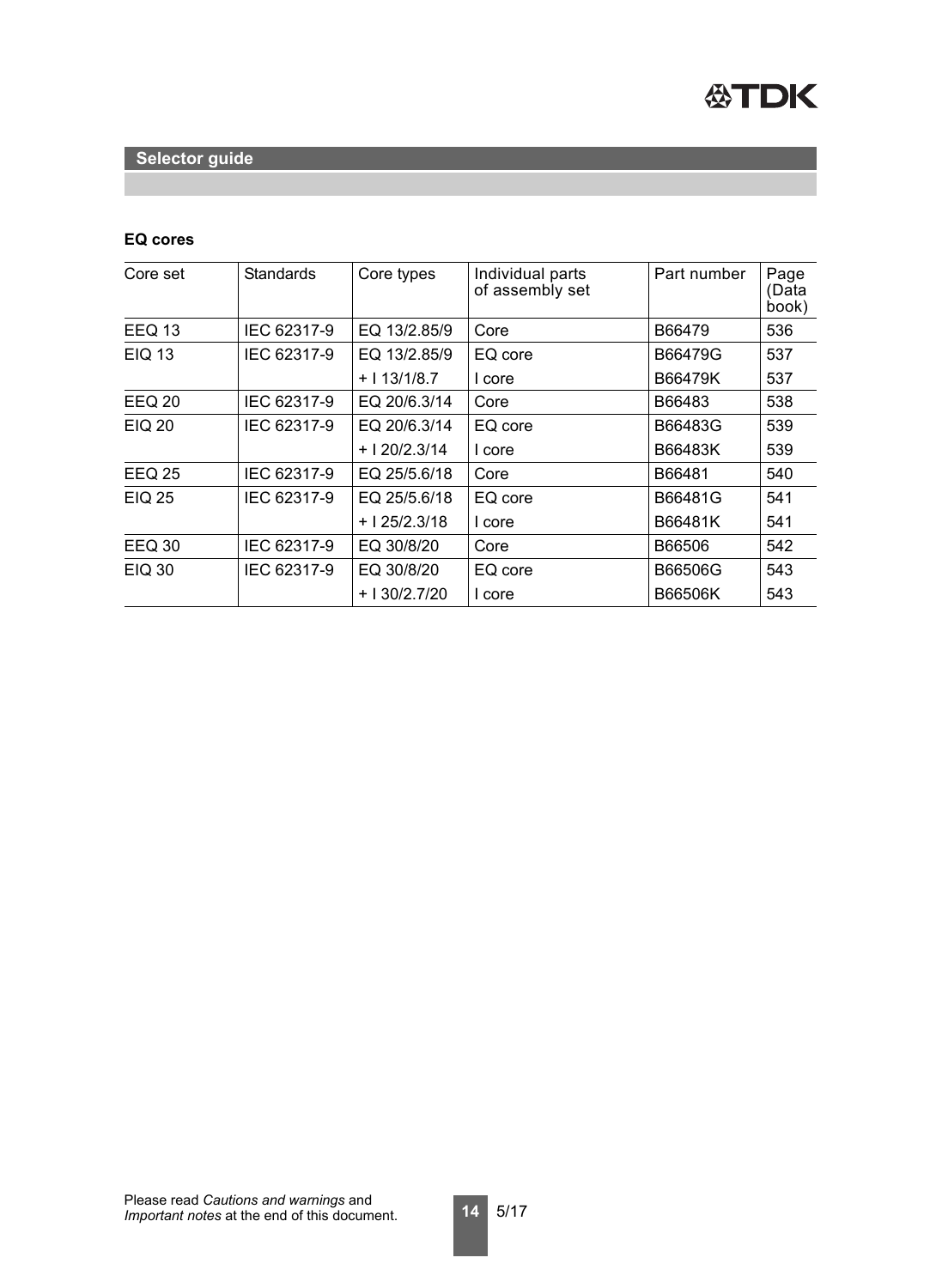

## **ER planar cores**

| Core types   | <b>Standards</b> | Mounting<br>dimensions (mm)<br>of assembly set<br>$L \times W \times H^{1}$ | Individual parts<br>of assembly set | Part number | Page<br>(Data<br>book) |
|--------------|------------------|-----------------------------------------------------------------------------|-------------------------------------|-------------|------------------------|
| ER 9.5/5     | IEC 62317-9      |                                                                             | Core                                | B65523      | 546                    |
|              |                  | $12 \times 10 \times 5.7$                                                   | Coil former $\equiv$ $\blacksquare$ | B65527      | 547                    |
|              |                  |                                                                             | Yoke                                | B65527      | 547                    |
| ER 11/5      | IEC 62317-9      |                                                                             | Core                                | B65525      | 548                    |
|              |                  | $12.8 \times 11.7 \times 6$                                                 | Coil former $\blacksquare$          | B65526      | 549                    |
|              |                  |                                                                             | Yoke                                | B65526      | 549                    |
| ER 14.5/6    | IEC 62317-9      |                                                                             | Core                                | B65513      | 550                    |
| ER 18/3/10   | IEC 62317-9      |                                                                             | Core                                | B66480      | 551                    |
| ER 23/5/13   | IEC 62317-9      |                                                                             | Core                                | B66482      | 552                    |
| ER 23/5/13   | IEC 62317-9      |                                                                             | ER core                             | B66482G     | 553                    |
| $+ 123/2/13$ |                  |                                                                             | I core                              | B66482K     | 553                    |
| ER 25/6/15   | IEC 62317-9      |                                                                             | Core                                | B66484      | 554                    |
| ER 25/6/15   | IEC 62317-9      |                                                                             | ER core                             | B66484G     | 555                    |
| $+125/3/15$  |                  |                                                                             | I core                              | B66484K     | 555                    |
| ER 32/5/21   | IEC 62317-9      |                                                                             | Core                                | B66501      | 556                    |

## **ER cores**

| Core types  | <b>Standards</b> | Mounting<br>dimensions (mm)<br>of assembly set<br>$L \times W \times H^{1}$ | Individual parts<br>of assembly set | Part number | Page<br>(Data<br>book) |
|-------------|------------------|-----------------------------------------------------------------------------|-------------------------------------|-------------|------------------------|
| ER 28/17/11 | IEC 62317-7      |                                                                             | Core                                | B66433      | 558                    |
| ER 35/20/11 | IEC 62317-7      |                                                                             | Core                                | B66350      | 559                    |
| ER 42/22/15 |                  |                                                                             | Core                                | B66347      | 560                    |
| ER 46/17/18 |                  |                                                                             | Core                                | B66377      | 561                    |
| ER 49/27/17 | IEC 62317-7      |                                                                             | Core                                | B66391      | 562                    |
| ER 54/18/18 |                  |                                                                             | Core                                | B66357      | 563                    |

<sup>1)</sup> Height above mounting plane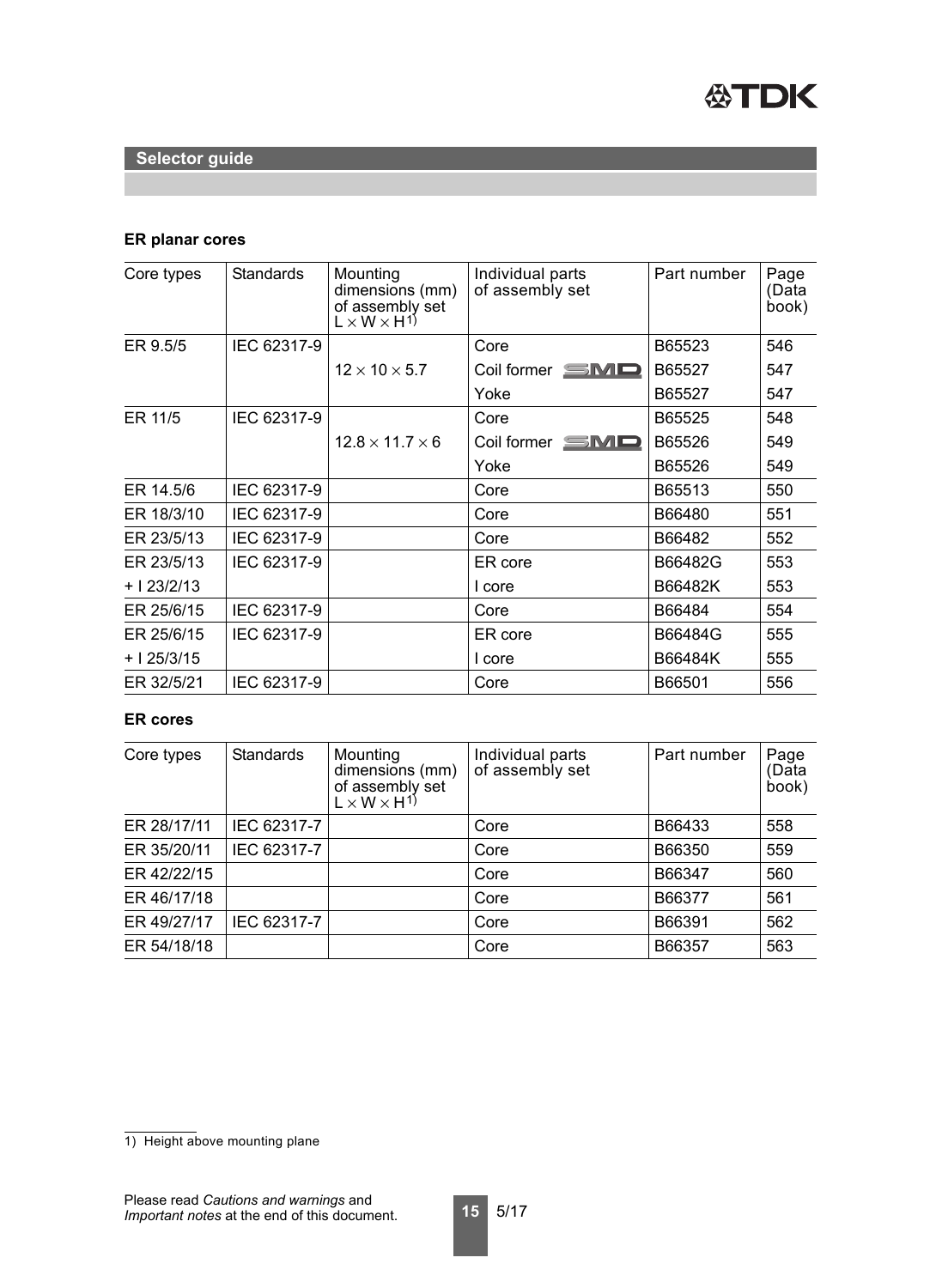

## **ETD cores**

| Core type                  | <b>Standards</b> | Mounting<br>dimensions (mm)<br>of assembly set<br>$L \times W \times H^{1}$ | Individual parts<br>of assembly set | Part<br>number | Page<br>(Data<br>book) |
|----------------------------|------------------|-----------------------------------------------------------------------------|-------------------------------------|----------------|------------------------|
| ETD 29/16/10   IEC 62317-6 |                  |                                                                             | Core                                | B66358         | 566                    |
|                            |                  | $35.5 \times 35.5 \times 25.5$                                              | Coil former (horizontal)            | B66359         | 568                    |
|                            |                  | $24 \times 35.5 \times 41.2$                                                | Coil former (vertical)              | B66359         | 569                    |
|                            |                  |                                                                             | Yoke                                | B66359         | 568, 569               |
| ETD 34/17/11   IEC 62317-6 |                  |                                                                             | Core                                | B66361         | 570                    |
|                            |                  | $43 \times 40 \times 35$                                                    | Coil former (horizontal)            | B66362         | 572                    |
|                            |                  | $27.5 \times 40 \times 46$                                                  | Coil former (vertical)              | B66362         | 573                    |
|                            |                  |                                                                             | Yoke                                | B66362         | 572, 573               |
| ETD 39/20/13   IEC 62317-6 |                  | $48 \times 45 \times 38$                                                    | Core                                | B66363         | 574                    |
|                            |                  |                                                                             | Coil former/Yoke                    | B66364         | 576                    |
| ETD 44/22/15   IEC 62317-6 |                  |                                                                             | Core                                | B66365         | 577                    |
|                            |                  | $53 \times 50 \times 41$                                                    | Coil former/Yoke                    | B66366         | 579                    |
| ETD 49/25/16               | IEC 62317-6      |                                                                             | Core                                | B66367         | 580                    |
|                            |                  | $58 \times 55 \times 43.5$                                                  | Coil former/Yoke                    | B66368         | 582                    |
| ETD 54/28/19               | IEC 62317-6      |                                                                             | Core                                | B66395         | 583                    |
|                            |                  | $62 \times 62 \times 47$                                                    | Coil former/Yoke                    | B66396         | 585                    |
| ETD 59/31/22   IEC 62317-6 |                  |                                                                             | Core                                | B66397         | 586                    |
|                            |                  | $67 \times 71 \times 50$                                                    | Coil former/Yoke                    | B66398         | 588                    |

<sup>1)</sup> Height above mounting plane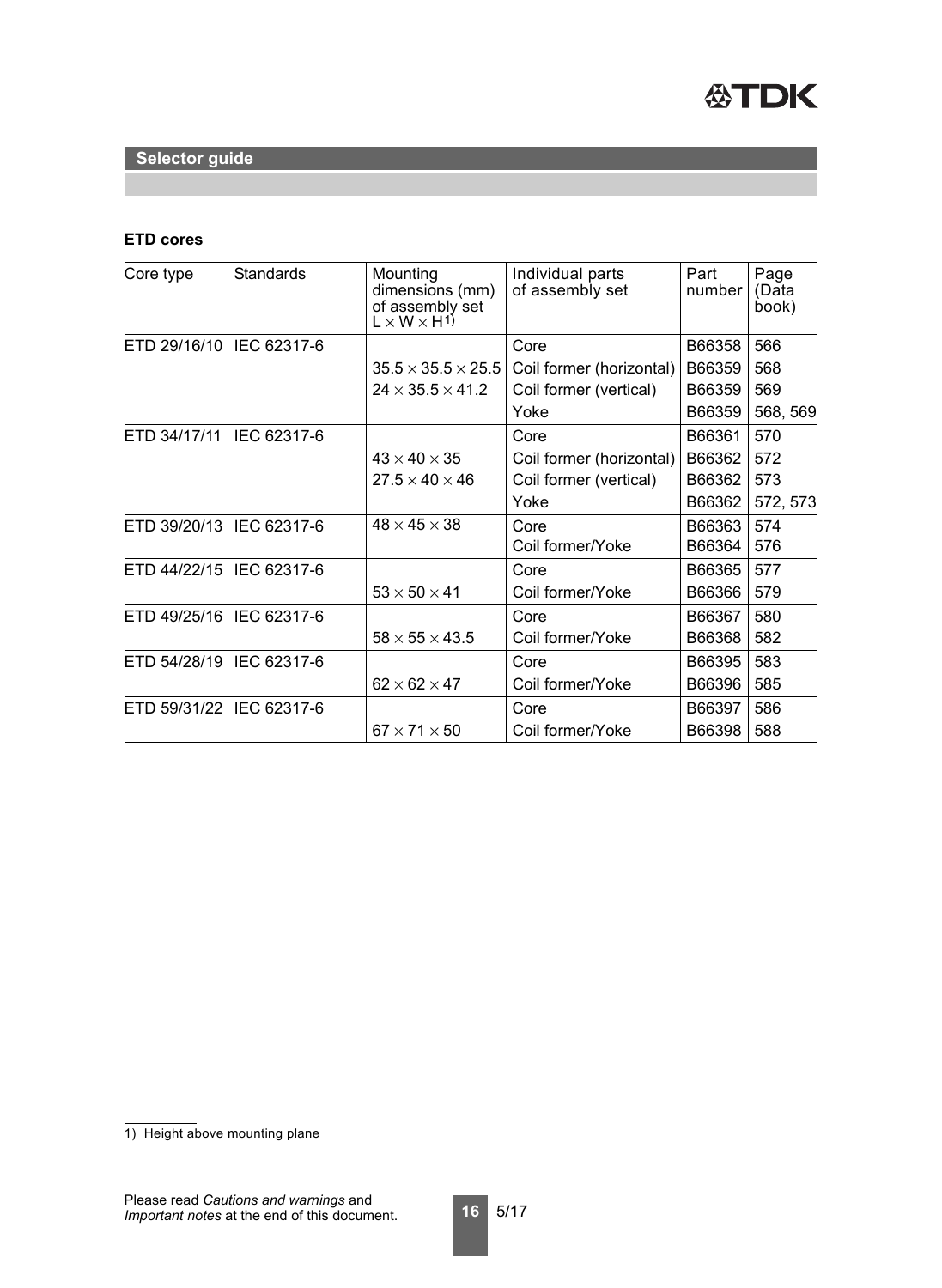

## **EFD, EV cores**

| Core type | Mounting<br>dimensions (mm)<br>of assembly set<br>$L \times W \times H^{1}$ | Individual parts<br>of assembly set | Part number | Page<br>(Data<br>book) |
|-----------|-----------------------------------------------------------------------------|-------------------------------------|-------------|------------------------|
|           |                                                                             |                                     |             |                        |

## **EFD cores**

| EFD 10/5/3  |                                | Core                 | B66411 | 591 |
|-------------|--------------------------------|----------------------|--------|-----|
| EFD 15/8/5  |                                | Core                 | B66413 | 592 |
|             | $19.3 \times 17 \times 8$      | Coil former/Yoke     | B66414 | 593 |
|             | $21 \times 16 \times 8$        | Coil former/Yoke SMD | B66414 | 594 |
|             |                                | Cover plate          | B66414 | 594 |
| EFD 20/10/7 |                                | Core                 | B66417 | 595 |
|             | $24.3 \times 22 \times 10$     | Coil former/Yoke     | B66418 | 597 |
| EFD 25/13/9 |                                | Core                 | B66421 | 598 |
|             | $29.3 \times 27.3 \times 12.5$ | Coil former/Yoke     | B66422 | 599 |
| EFD 30/15/9 |                                | Core                 | B66423 | 600 |
|             | $34.4 \times 32.5 \times 12.5$ | Coil former/Yoke     | B66424 | 601 |

#### **EV cores**

| EV 15/9/7   | Core | B66434 | 602 |
|-------------|------|--------|-----|
| EV 25/13/13 | Core | B66408 | 603 |
| EV 30/16/13 | Core | B66432 | 604 |
| EV 36/19/16 | Core | B66567 | 605 |

<sup>1)</sup> Height above mounting plane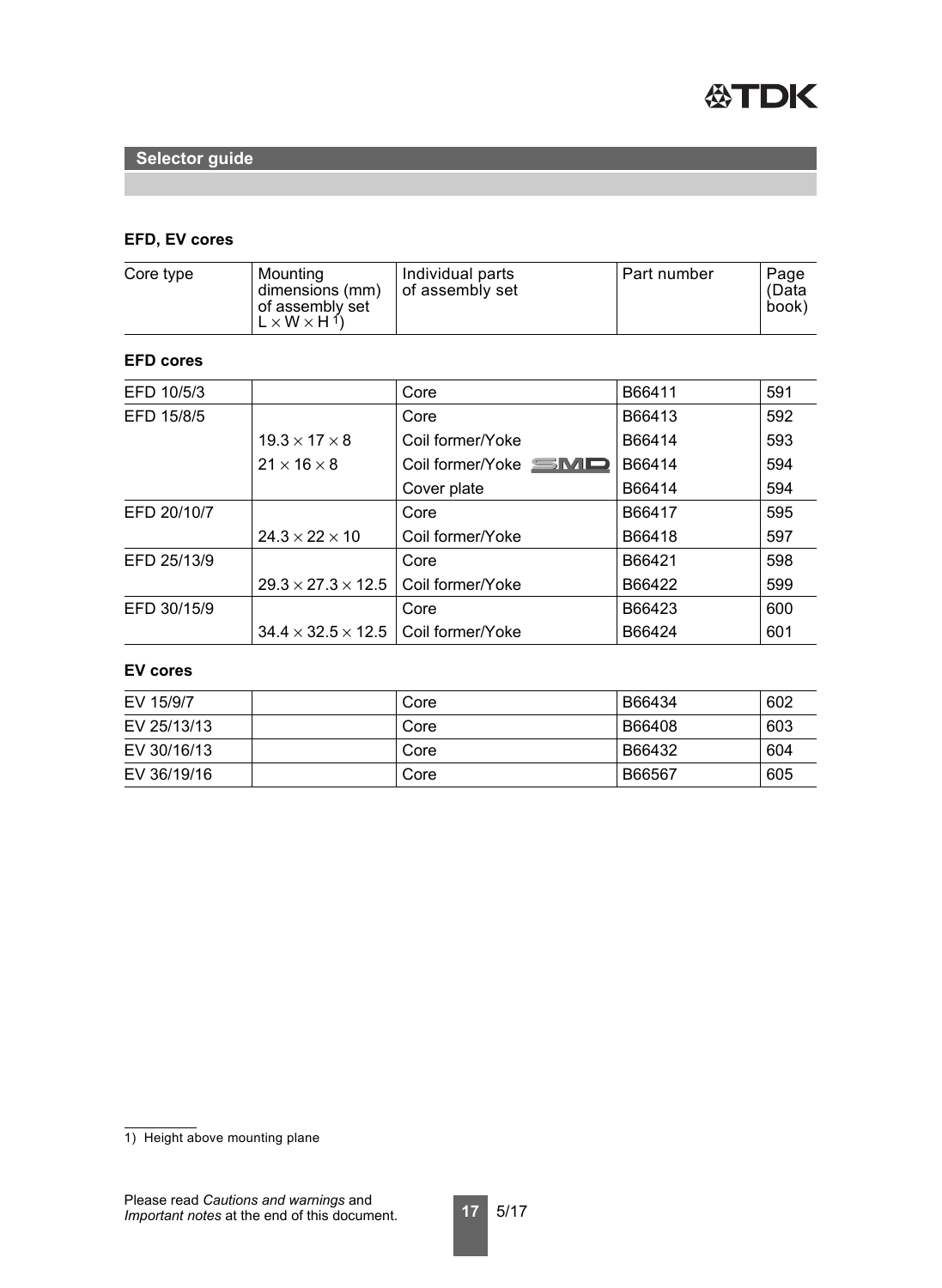

## **U, UI cores**

| Core set                       | Core types                                  | Part number                | Page<br>(Data<br>book) |
|--------------------------------|---------------------------------------------|----------------------------|------------------------|
| UU 26/44/16                    | U 26/22/16                                  | B67355                     | 607                    |
| UU 30/52/26                    | U 30/26/26                                  | B67362                     | 608                    |
| UU 93/152/16<br>UI 93/104/16   | U 93/76/16<br>193/28/16<br>(+ U 93/76/16)   | B67345B0003<br>B67345B0004 | 609                    |
| UU 93/152/20<br>UI 93/104/20   | U 93/76/20<br>I93/28/20<br>(+ U 93/76/20)   | B67345B0010<br>B67345B0011 | 610                    |
| UU 93/152/30<br>UI 93/104/30   | U 93/76/30<br>193/28/30<br>(+ U 93/76/30)   | B67345B0001<br>B67345B0002 | 611                    |
| UU 101/152/30                  | U 101/76/30                                 | B67370                     | 612                    |
| UU 126/182/20<br>UI 126/119/20 | U 126/91/20<br>126/28/20<br>(+ U 126/91/20) | B67385G<br>B67385P         | 613                    |
| UU 141/156/30                  | U 141/78/30                                 | B67374                     | 614                    |
| <b>Ferrite blocks</b>          |                                             | B67345<br>B67410           | 615                    |
| <b>Impeder cores</b>           |                                             |                            | 616                    |

#### **Toroids (ring cores)**

| <b>Toroids</b>         | Technical report    | B64290 | 624 |
|------------------------|---------------------|--------|-----|
| R 2.5<br>202<br>P<br>. | <b>IEC/TR 61604</b> |        |     |

#### **Double-aperture cores**

| Core height  | $  6.2; 8.3$ and 14.5:     | B62152 | 668 |
|--------------|----------------------------|--------|-----|
| $2.014.5$ mm | DIN 41279, shape G $\vert$ |        |     |

#### **FPC film**

| <b>Material</b> | Part number    | Page<br>(Data<br>book) |
|-----------------|----------------|------------------------|
| C 350, C 351    | B68450, B68451 | 671                    |